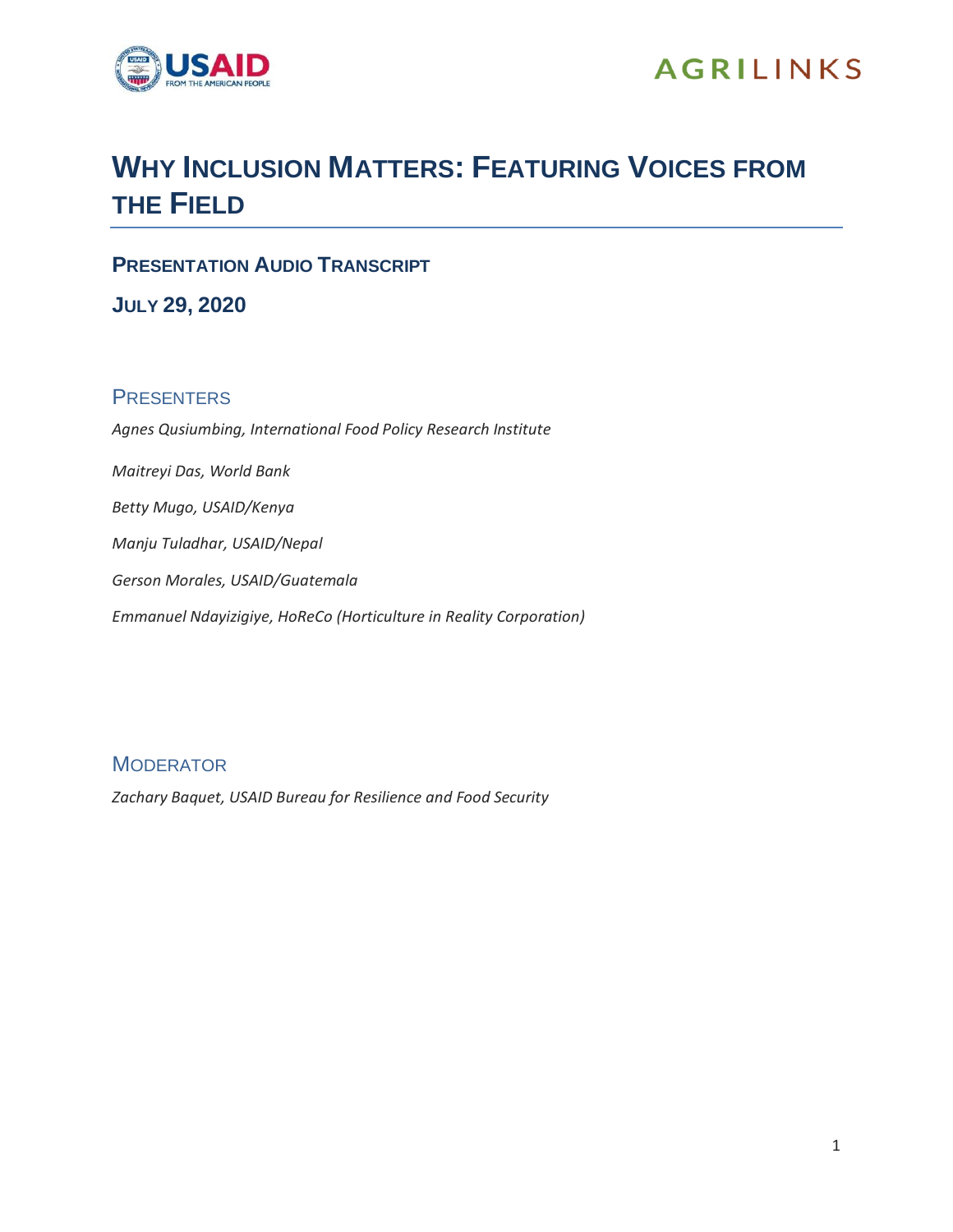#### Zachary Baquet:

Greetings everyone. Good day, afternoon or evening, depending on where you're joining us from. On behalf of Feed the Future and the USA Bureau for Resilience and Food Security, I welcome you to our webinar, Why Inclusion Matters, Voices from the Field. I am your host and friendly neighborhood senior knowledge management advisor, Zachary Baquet, with the Bureau for Resilience and Food Security. I will facilitate today's webinar, so you will hear my voice periodically, especially during our question and answer sessions.

#### Zachary Baquet:

Before we dive into the content, let us take a moment to go over a few items to orient you to the webinar. First, please do use the chat box to introduce yourself, ask questions and share resources with us and other participants. We will collect your questions from the chat box throughout the webinar. We will have our Q and A after the presenters and panelists have spoken. The speakers will also answer some questions in the chat box along the way perhaps.

#### Zachary Baquet:

To enlarge your screen, as you might note, we have closed caption down below, and that shrinks the size of the overall presenter screen. If you want to enlarge the screen, you can click on the arrows in the upper right of your screen, the four arrows that are pointing outwards. This will make the presentation larger. You can then click on the arrows again to shrink it back to normal and see the full screen.

#### Zachary Baquet:

Lastly, we are recording this webinar and we will email you the recording transcript and additional resources once we have them ready. We will also post these resources on the event page on agrilinks.org.

#### Zachary Baquet:

Thank you for your attention. Now, onwards to our presentations and discussions for today's webinar, Why Inclusion Matters, Voices from the Field. Let me introduce Meredith Soule, who serves as division chief for the Inclusive Development division within the program office of the Bureau for Resilience and Food Security. Meredith Soule will introduce the session and the speakers. Over to you, Meredith.

#### Meredith Soule:

Thank you, Zachary, and good morning, noon or night to our global community. Welcome to this webinar for wrapping up our Agrilinks month on Inclusive Development. We're thrilled today to have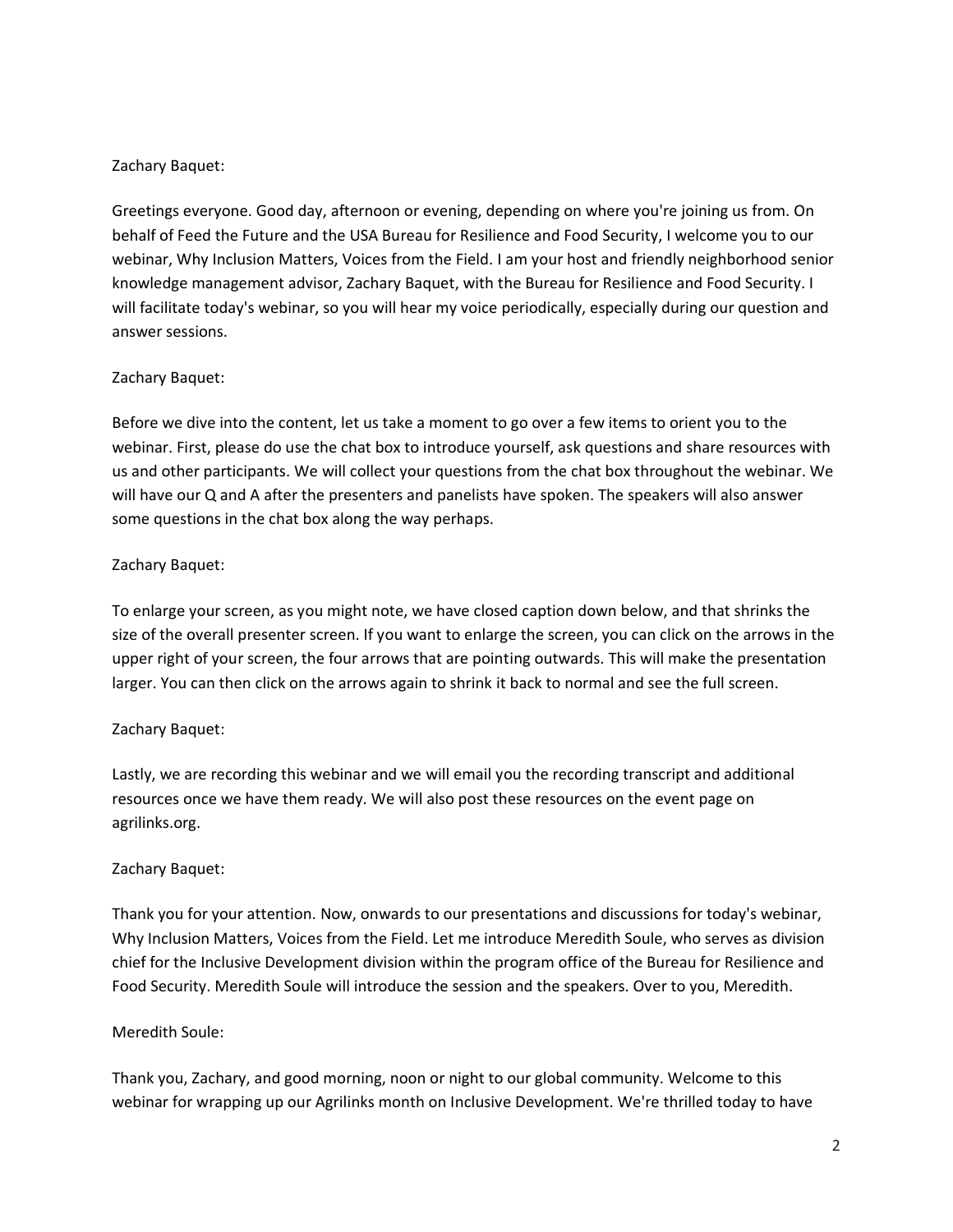presentations on two important recent reports on, first, Building Inclusive Food Systems from IFPRI presented by Agnes Quisumbing. And second, Inclusion Matters in Africa, a groundbreaking report by [inaudible 00:02:51] from the World Bank. I'm sure that these brief presentations will whet your appetite to read and make use of these reports. And you'll find links to them in the Agrilinks invitation for this webinar. And I've seen they've also put those links in the chat box.

## Meredith Soule:

We know that inclusion always matters, but also recognize it is even more important in our COVID and post-COVID world to come to ensure that no one is marginalized or left behind. After those two presentations, we're very excited to have a group of panelists from literally around the world to reflect on how inclusion matters in their countries and contexts and the actions they're taking to improve inclusion and therefore wellbeing for all.

# Meredith Soule:

Briefly, our panelists, our first Betty Mugo. She's with USAID Kenya and East Africa, where she's a gender and inclusivity specialist. She'll be followed by Manju Tuladhar with USA Nepal, a gender equality and social inclusion advisor. Then from USA Guatemala, we'll have [inaudible 00:03:59], a project management specialist, and finally, Emmanuel Ndayizigiye, co-founder and chief executive officer of HoReCo, Horticulture in Reality Corporation in Rwanda with a focus on youth, and after that, Q and A. With that, I'll turn the screen over to Agnes to begin the webinar with her presentation. Thank you, Agnes.

#### Agnes:

Thank you, Meredith, and good morning, good afternoon, good evening, everyone. Thank you for this opportunity to present IFPRI's Global Food Policy Report 2020, which is on building inclusive food systems for all. As you may know, the Global Food Policy Report is IFPRI's flagship publication, which draws on the work of IFPRI researchers all over the world.

#### Agnes:

Why are inclusive food systems important? They're important because they promote inclusive economic growth by better integrating marginalized people into national food systems. They can help to reduce poverty by increasing household incomes and improving access to services. They also help to break the intergenerational cycle of poverty, hunger, and malnutrition. They reduce global and national inequalities, and in a world where existing inequalities and disparities are magnified by COVID, inclusion is a moral imperative.

#### Agnes: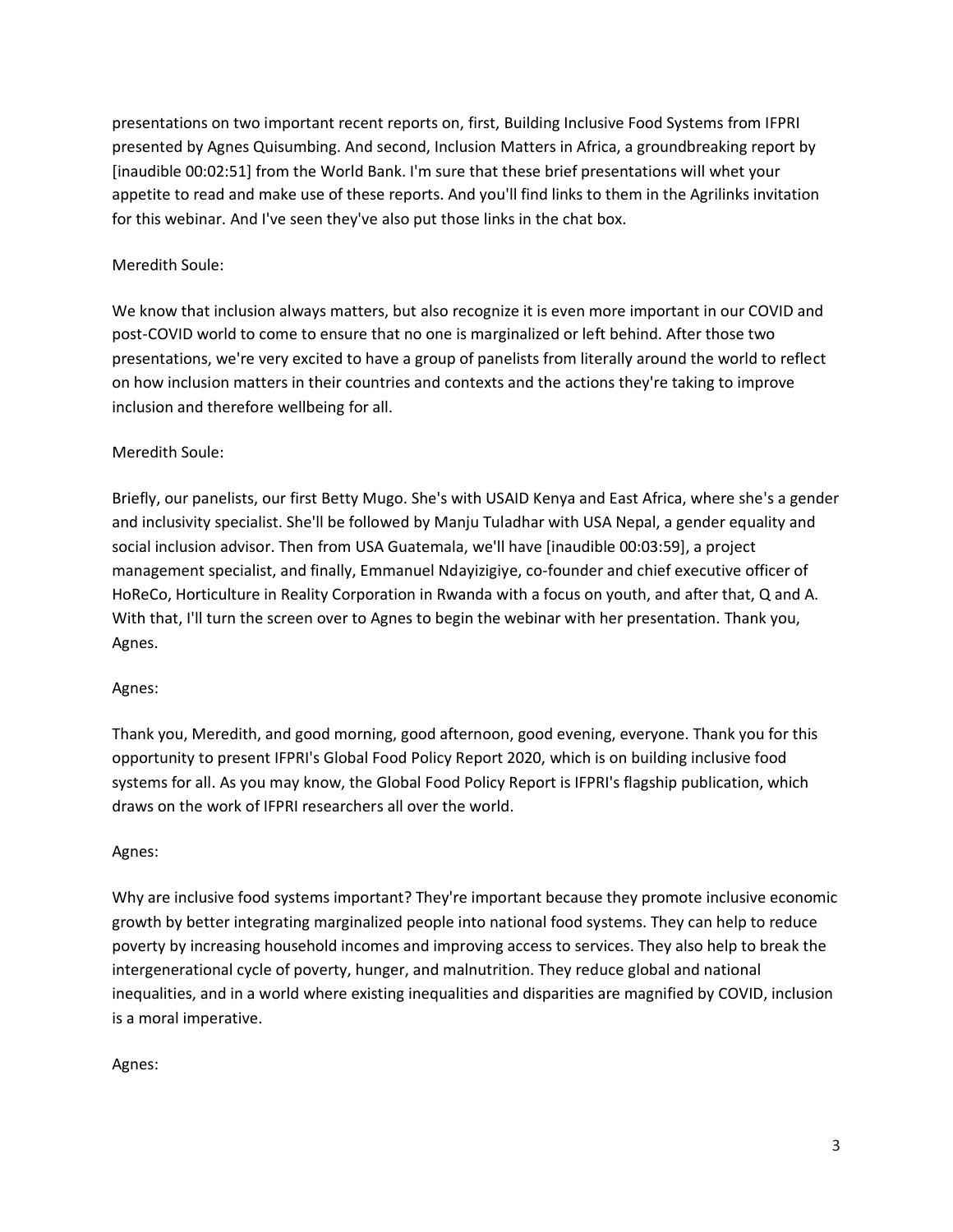Many of you know that most of my work recently has been on gender. And it's a very important factor that mediates a person's inclusion in food systems. We often talk about involving women in food systems, but women are actually already involved in food systems. The question is the extent to which they benefit and the extent to which food systems allow them to make strategic life choices. Building inclusive food system means not making sure that they reach women, but also that they benefit and are empowered.

#### Agnes:

What are the instruments, mechanisms and policies for inclusion? I'm going to go through these four instruments and mechanisms for inclusion, paying attention to the role of gender in each of these. This is especially crucial during the COVID-19 pandemic, but that attention should really be there every day.

#### Agnes:

Okay, so let's start with inclusive food value chains, especially for small holders. And this is the hidden middle. Running a small all farm agrifood business is already highly profitable. Per worker income in this part of the food value chain is much higher than farm income and can even pay off more than non-food activity. And many such businesses exist in food supply chains in Africa and Asia. Therefore, policy makers should see the potential for their growth and future development.

#### Agnes:

How can they be more inclusive? We recommend three priority types of support that governments can provide. First, improved infrastructure and access to finance. Such support would be more inclusive if this benefits SME processors, distributors, and transporters that connect to supply chains between rural areas and small urban areas. Second, publicly certified food standards and price incentives are needed so that SMEs can meet higher quality and food safety standards of consumers and be better able to compete in domestic markets and also to connect to global value chains. Third are education policies. Basic education is important, but also professional training to improve entrepreneurship, knowledge of ICT and food safety and quality standards.

#### Agnes:

I think after COVID, nobody needs to remind us about food safety. But throughout all this, we need to pay attention to particular barriers that marginalized people face of the intersectionality of those barriers. For example, a woman may be disadvantaged not only because she's a woman, but because she faces barriers [inaudible 00:08:12] race, ethnicity, and social class.

#### Agnes:

Social protection's an important mechanism for safeguarding the food and nutrition security for marginalized people. They can help fulfill basic calorie and nutrient needs and prevent malnutrition.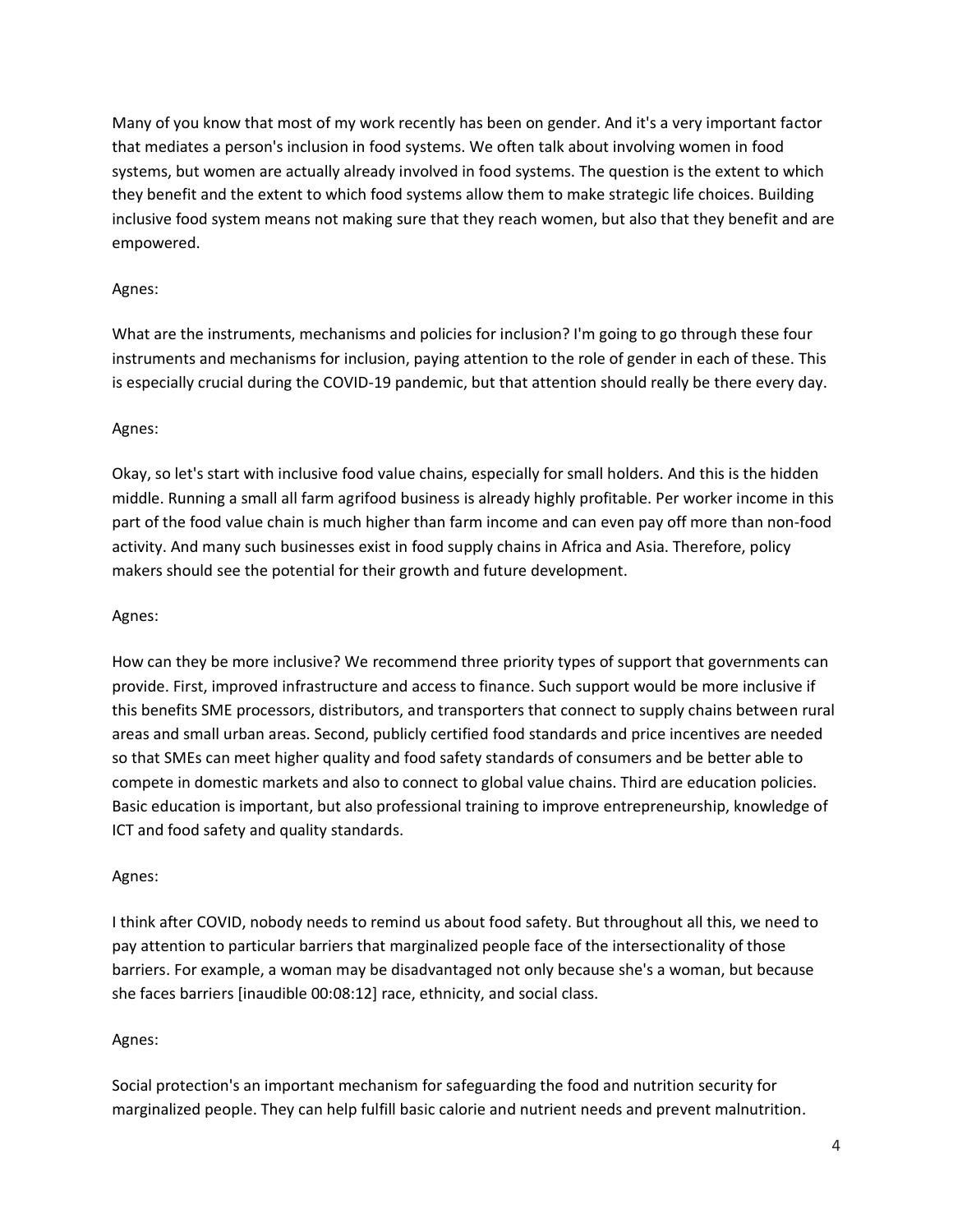Attention to gender dynamics can also make them more effective, for example, by targeting women as recipients and providing nutrition behavior change communication in social protection programs.

# Agnes:

Education is probably the greatest driver inclusion, but barriers to education still exist. Vocational training isn't a cure all either, because barriers to participation, irrelevant content and inadequate reach all limit effectiveness. Technology innovations can reduce information asymmetries and improve accountability, but we need to look at access to technology as well. There are many inequalities that deter the potential of education to be a driver of inclusion.

#### Agnes:

What is key behind all this? We need governance, good governance and good leadership. They are key for inclusive food systems, especially for marginalized people. Excluded people need to be represented in positions of leadership. For example, in one of our studies in five states of India with a high proportion of tribal population, we found that women SHG members are more likely to be aware of and to participate in government and tribal schemes, so the self-help group movements have helped give women a voice and to make their local governments more accountable.

# Agnes:

We also need to leverage evidence and data in politics and governance. We can take advantage of big data, but we should be aware that there are also gaps in terms of access to ICTs. For example, worldwide more than 393 million women do not have access to mobile phones. And this gap is bigger in some areas.

#### Agnes:

Poor people's food and nutrition security is disproportionately affected by COVID-19, and let's not forget the gendered impacts. Poor people are more affected because of first, effects on income, the large share of income spent on food, the reliance of physical labor to generate income. It may also cause more disruptions in poor people's value chains. Public food and nutrition programs may be disrupted and the fiscal capacity of governments to fund support programs is lower in poor countries.

#### Agnes:

The disruption of social protection programs is especially crucial for poor women. Transfer programs are a very important outside option that's linked to increases in bargaining power for women, whether it's through conditional cash transfer programs or unconditional cash transfer programs. But a rapid assessment of the initial COVID-19 social protection response by Melissa Hidrobo and others at IFPRI show that only 11% show some limited gender sensitivity, so more needs to be done. We need to do better here.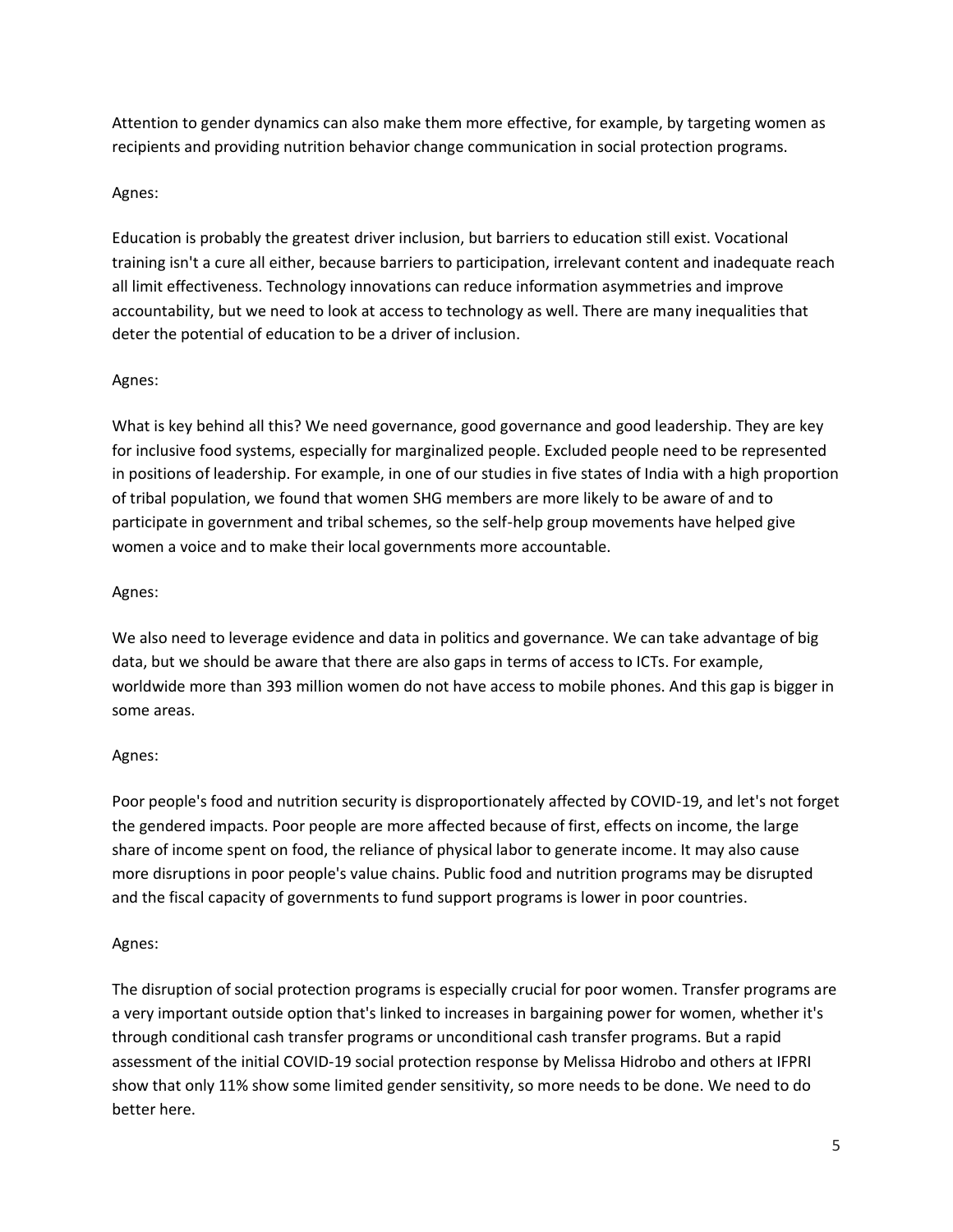# Agnes:

That said, we need inclusive food systems now more than ever. They can help to address inclusion at the global policy level. They can help us take action at the national level. And [inaudible 00:12:04] take into account the fact that these systems are very, very different. It's very different across countries and contexts.

## Agnes:

Similarly, gendered impacts required gender-sensitive policy responses. Gender norms or contextspecific social policy responses [inaudible 00:12:26]. Some options can be considered given what we know about women's vulnerabilities. These include cash transfer started to women to smooth consumption. Insurance programs can help women preserve their asset base and build up assets again during recovery because evidence from past crisis has shown us that women's assets are often the first to be disposed of when a crisis hits.

# Agnes:

Responses need to pay attention to women's role as caregivers, which is often undervalued and unrecognized. I think the whole debate, even in the United States, about going back to school recognizes that without good childcare, women cannot go back to work. We must also pay attention to vulnerabilities, not just physical or health-wise, but social. Increased stress is highly correlated with domestic violence. A recent working paper that just came out on India shows that the location of gender-based violence has shifted from outside of the home to within the home after the lockdown. Policies should also help girls stay in school and to avoid early marriage.

#### Agnes:

IFPRI has a blog series on COVID-19 and food security and goes through a range of different topics, and if you want to read more on this, go to the blog on the IFPRI website, but we will also be launching our ebook on COVID-19 and global food security on Tuesday, August 4th at 9:30 AM. Announcement should be coming out soon.

#### Agnes:

Finally, check out the IFPRI website for the full text of the 2020 global food policy report. Thank you very much, and I will pass this on now to [inaudible 00:00:14:20].

#### Maitreyi:

Hello. Can everybody hear me? Okay, fantastic. Good morning and good evening, everybody. It is a real pleasure to be here, and I am really looking forward to this really important discussion on inclusion after that wonderful presentation that Agnes just made.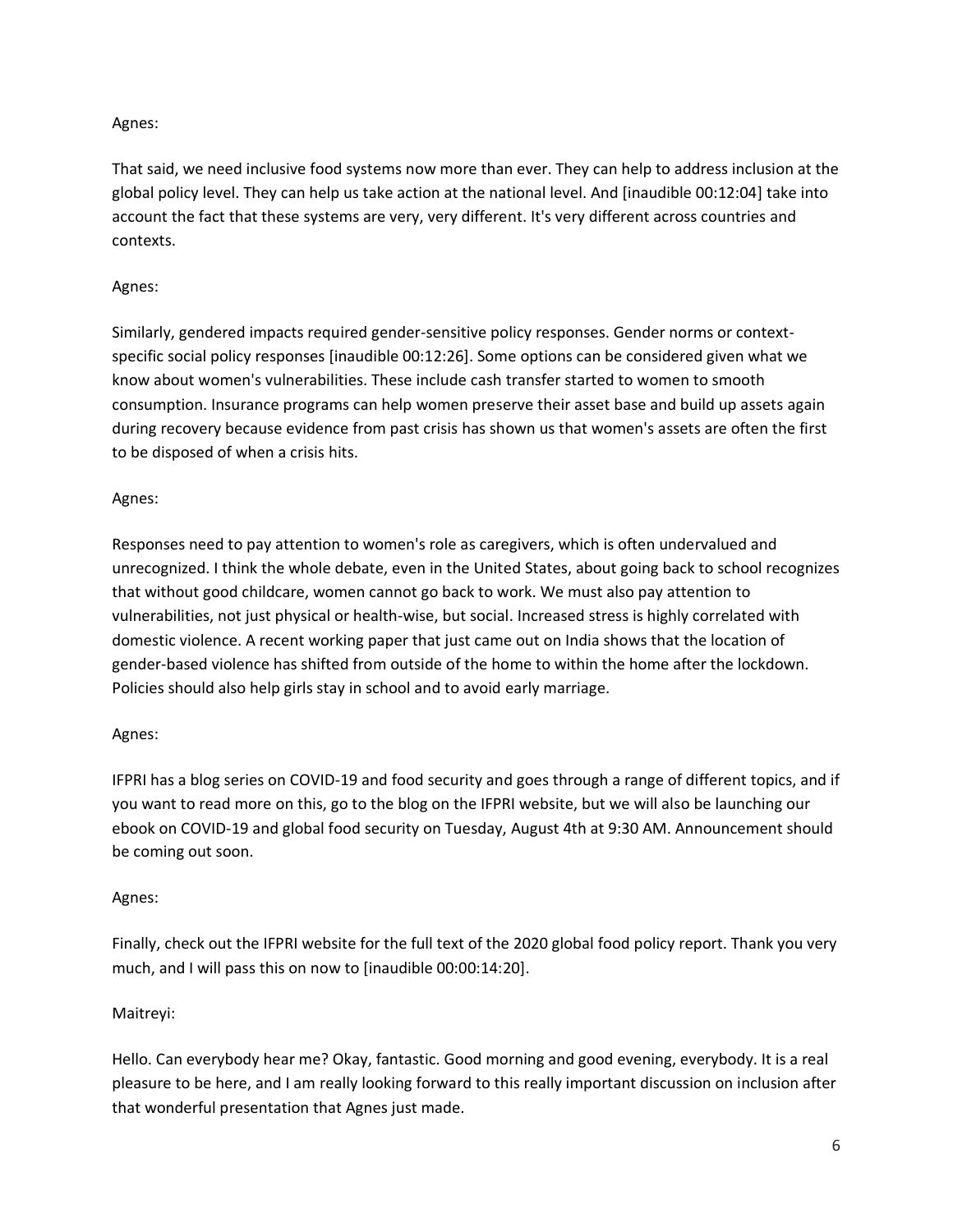# Maitreyi:

Let me give you a little bit of a background to what I'm speaking to. Many years ago, in 2013, we came up with that flagship report on inclusion, on social inclusion. The picture that you see on the right is actually a painting ... Actually, both the paintings from the same Ugandan artist, Mukassa, and that's the cover of our first report And you can download that if you type Inclusion Matters plus World Bank, and the sequel almost that came out last year with Inclusion Matters in Africa, and that's the larger picture. And if you type Inclusion Matters in Africa plus World Bank, you should be able to get to that as well.

# Maitreyi:

I'm going to speak a bit to this. And the reason why this is so important today is because COVID-19 is in a sense amplifying existing structures, inequalities, and forms of exclusion. And if we have a better understanding of what was happening in terms of the social structures prior to COVID-19, it will help us to have a better response and to be able to have a more informed response to the pandemic and to the recovery efforts.

# Maitreyi:

Why did we do this report now? We did this report because as a continent, which of course as we know is a highly heterogeneous continent, but there are certain demographic, economic, spatial political climate and other trends that are completely reimaging the African reality. And I'll tell you a little bit as to how that's happening.

#### Maitreyi:

What did we do? How did we come upon this report? We didn't collect any new data. We actually used a tool that we had created after Inclusion Matters. It's called the Social Inclusion Assessment Tool. You can also download that. It's a four question methodology, and we used those to frame questions. We build on existent analysis on inclusion and synthesized existing evidence, use data from a number of different surveys that you're all probably familiar with, but we realize that given the heterogeneity and the vast number of issues that exist in Africa, it is very difficult to come up with a synthetic report that does justice to all parts of the great continent.

# Maitreyi:

Let me walk you through some of the important messages in the report. First message is that Africa has seen some of fastest progress towards social inclusion in the past few decades. And in some cases, Africa has moved faster, at a pace faster than we have seen ever globally.

Maitreyi: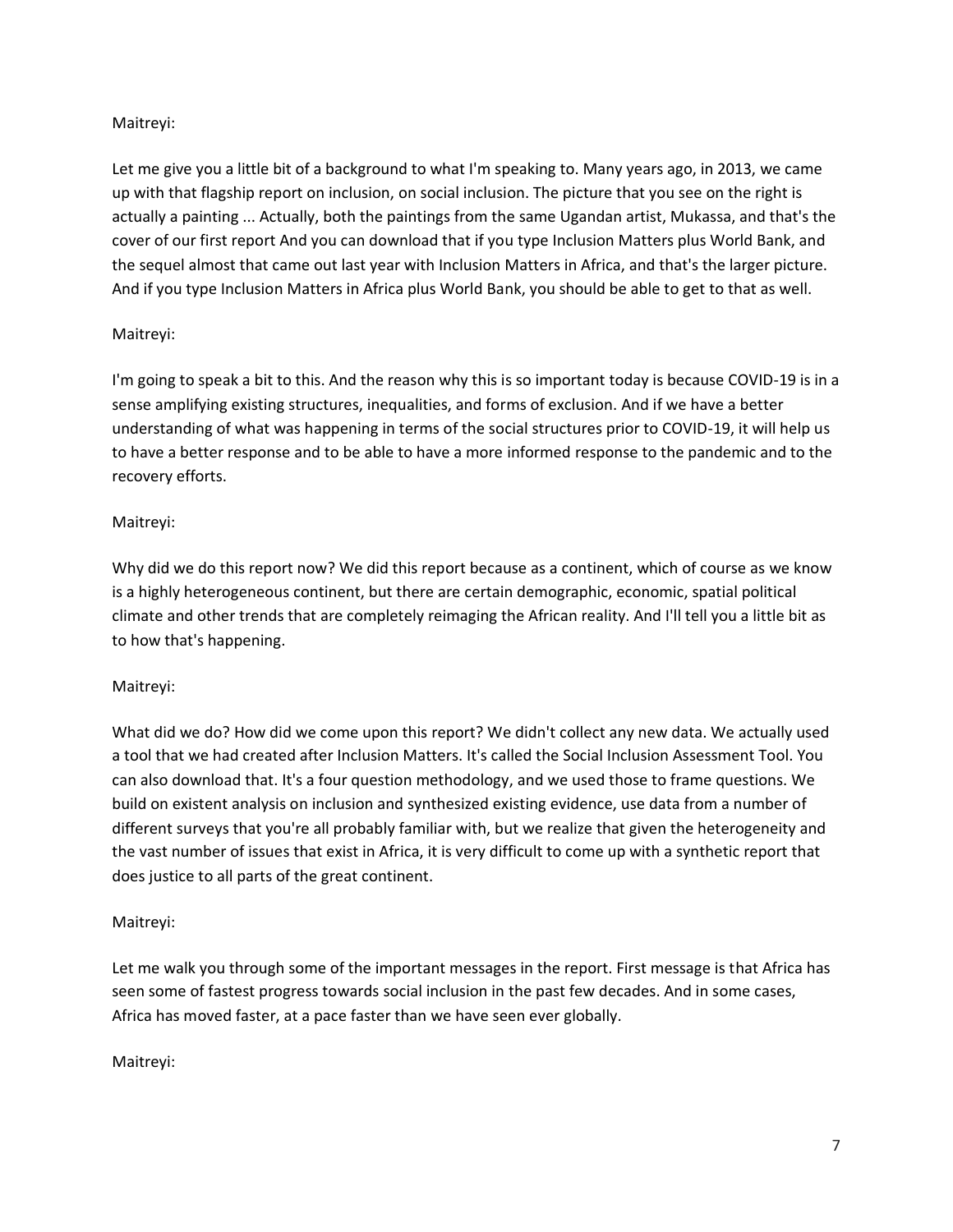The second point that we make in the report is that despite this incredible progress and this incredible move towards social inclusion, some groups and areas has been left out of the progress and they continue to remain at risk. Social inclusion as a conceptual category, as a concept, helps us to understand who's left out and from what, in what ways and why, and that's what our social inclusion assessment tool asks us to do.

# Maitreyi:

Messages three, four, and five. First, message three is that social inclusion draws attention not just to poverty, but to the drivers of poverty. And it also explains that poverty reduction alone is not enough to end exclusion of some individuals and groups. The fourth message we have is that there are certain structures and processes that aid and abet exclusion, that magnify exclusion, and that help in maintaining the status quo, which exacerbates exclusion. Often, these have got historical and cultural hoops.

# Maitreyi:

Our fifth message is that areas that are affected by conflict and fragility stand out as having the worse outcomes in many aspects related to social inclusion. And conversely, peace and security do matter for social inclusion.

# Maitreyi:

The final two messages that we have is that the societies incur significant costs from social exclusion. But achieving inclusion also has its cost. You hear people often say it's a win-win. In the long run, it's a win-win, but there are investments that countries and societies need to make towards inclusion. It is not a free good, and that's why it has to be a conscious choice for states and societies, especially as they walk through some of the costs and benefits, the losers and winners of inclusion. Finally, with a strong social contract, social inclusion is within reach in Africa, and hundreds of experiences and initiatives across the continent demonstrate this.

#### Maitreyi:

Just going to a quick primer on what we consider to be social inclusion ... this is our definition ... we call it the process of improving the terms for individuals and groups to take part in society. And when we talk about it within a little bit more detail, we say it's the process of improving the ability, opportunity, and dignity of people who are disadvantaged because of their identity to take part in society. It's a bit of a mouthful, but you could take each of these words, it has a specific meaning, and much of it is contextual.

Maitreyi: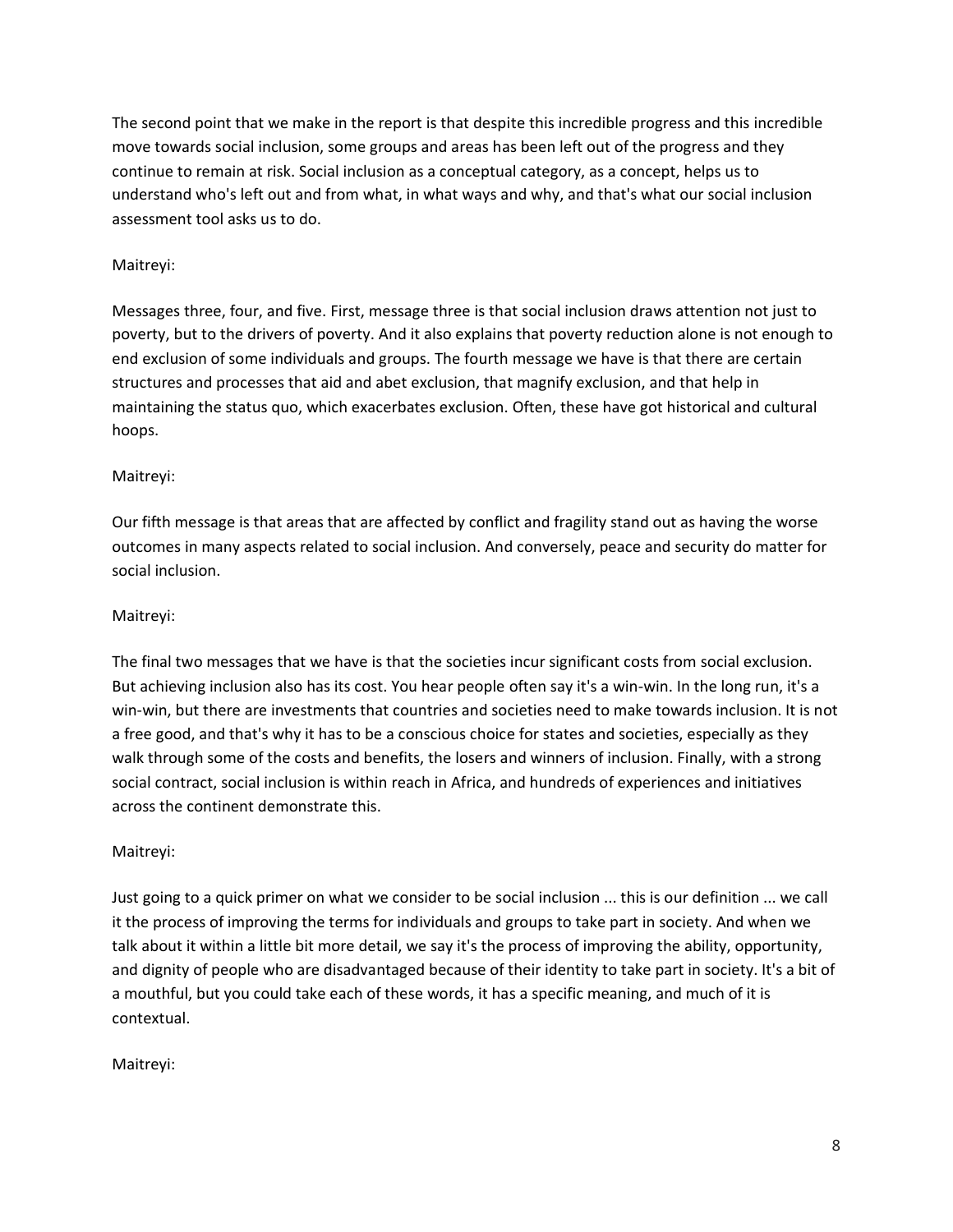Then, we ask inclusion and what and how. This is the conceptual framework. We say inclusion in markets, which could be land markets, labor markets, credit markets, services, not just services like water and sanitation and transport, but services like information technology, like childcare.

# Maitreyi:

And then spaces, and the idea of spaces is a somewhat physical ... We could talk about physical space. We also talk about something which is more normative, more conceptual, more almost metaphysical, so cultural spaces, how much space does the culture have. And at the bottom of it is enhanced ability, opportunity and dignity.

# Maitreyi:

What are the phases of exclusion in Africa? And we heard Agnes talk about the disadvantaged woman who is disadvantaged not just because she's a woman, but because she has many other identities. Think about a woman that comes from a minority ethnic group that lives in a far away location that also has a disability. That intersectionality, that overlay of identities confirm the kind of exclusion that we would not expect, for instance, a rich woman living in a city who is educated to have. The intersectionality and the context is extremely important.

# Maitreyi:

What are the longterm trends that are affecting inclusion in Africa? First of all, Africa is the fastest urbanizing continent. It is the least urbanized right now, but in terms of the pace of urbanization, Africa is going to be the fastest urbanization. Besides, half the population of Africa is under 25 years old, so there's both an urbanization demographic trend, as well as the age structure of the population is quite distinct in Africa.

# Maitreyi:

Then there are access to services in Africa. On the one hand, you have electricity and on the other hand, you have water. And this is just to give you a sense of the great heterogeneity that exists in Africa. And despite the fact that there has been very dramatic improvement in both energy access or electricity access and water access, in fact, there are countries that have seen both very good progress, as well as very little coverage in both water and electricity.

# Maitreyi:

Let's take the idea of ... Let's take technology. Africa is one of the areas which has seen some of the most dramatic innovation as far as technology is concerned. And yet if you take a look at smartphone usage, and this becomes so important in the days of COVID where everything is happening through smartphones, take a look. If you take a look at gender, at age, at educational status, they really determine ...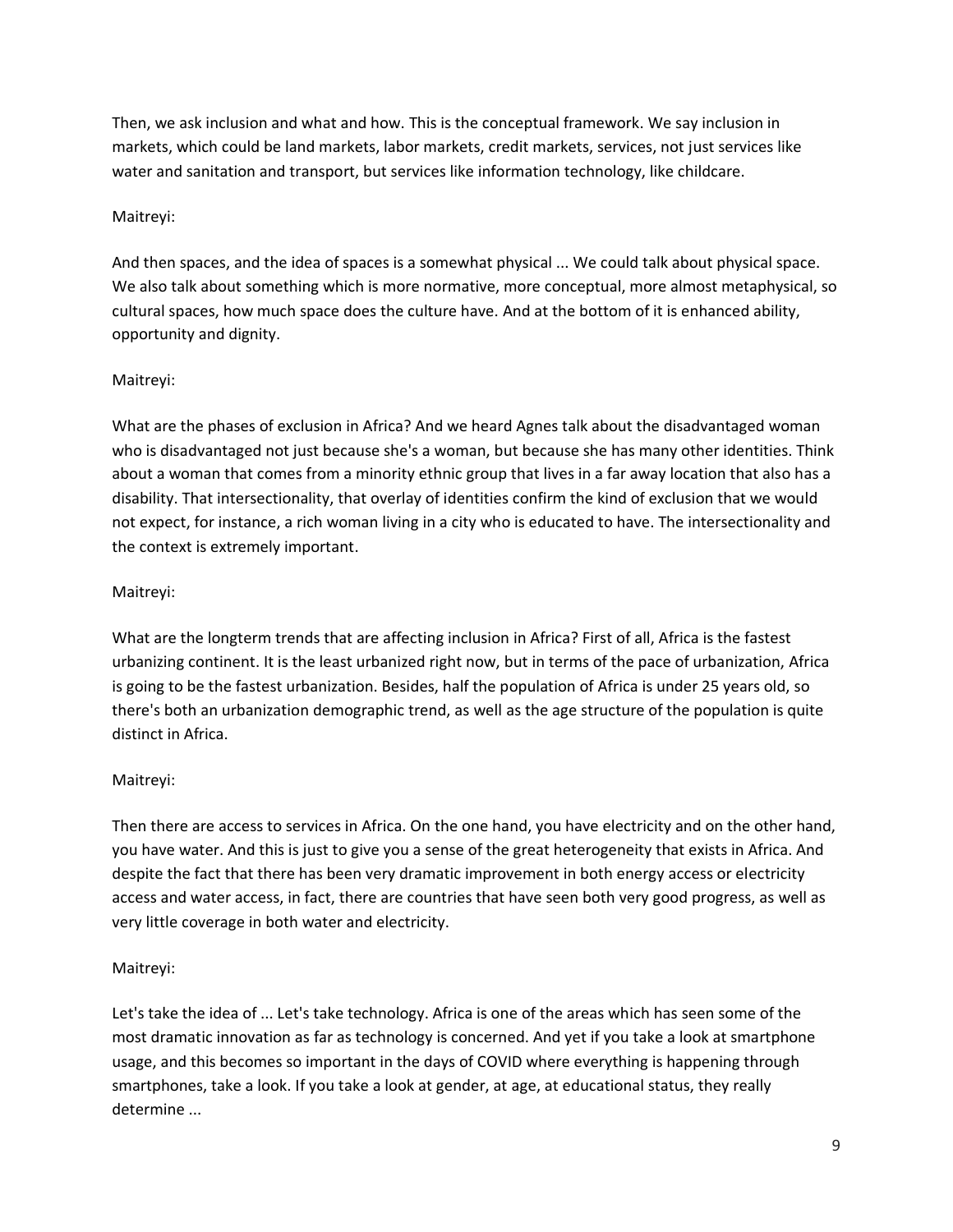#### PART 1 OF 4 ENDS [00:23:04]

#### Maitreyi:

At gender, at age, at educational status. They really determine who is using smartphone. And now I'm going to go a bit faster because I've realized I've very little time. Also, in terms of education, if you take a look at education, you find there's a dramatic improvement, but then persons with disabilities tend to get left out. I'm going to go very quickly through this. In terms of persons who are displaced by conflict Africa is the country that has seen the greatest amount of displacement in the last few years. Then we go into perceptions and attitudes, which matter a great deal because social exclusion is rooted in these processes. Let's take a look at this from the world value survey. Okay. Whom would you not like to have as a neighbor? The word value survey actually has very few African countries represented in it. But these graphs are important not for what they're showing in terms of exclusion. But what it's telling you is that Africa is not such an exceptional place.

#### Maitreyi:

It looks very much like other places in terms of the level of say of xenophobia or in terms of the level of whom would you not like to have as a neighbor. It looks very similar. So this whole idea about there's a certain exceptionalism about Africa is actually not true because we find that African countries tend to be very, very similar to other countries. Similarly, you find people saying about Africa that, "Oh, well there's a lot of ethnic identity that people tend to focus on." Actually, we find that the people that are surveyed by the Afro barometer tend to be equally invested in their ethnic as well as their national identity. And you can take a look at these graphs later as well. The other thing we found very interestingly through many surveys is that despite a lot of challenges that African countries or respondents from in countries tend to show the greatest hope and optimism. Did I lose something? Are you still hearing me? Okay. Africa also shows... Could you just type in the chat pod, Adam, if you're hearing me so...

#### Adam:

Maitreyi, we can hear you well. Can you speak up just a little bit louder because some of our audience was having issues hearing you clearly. So just enunciate as much as you can. And project.

Maitreyi:

Is this better? Is this much... Is this better?

Adam:

It is, yeah.

Maitreyi: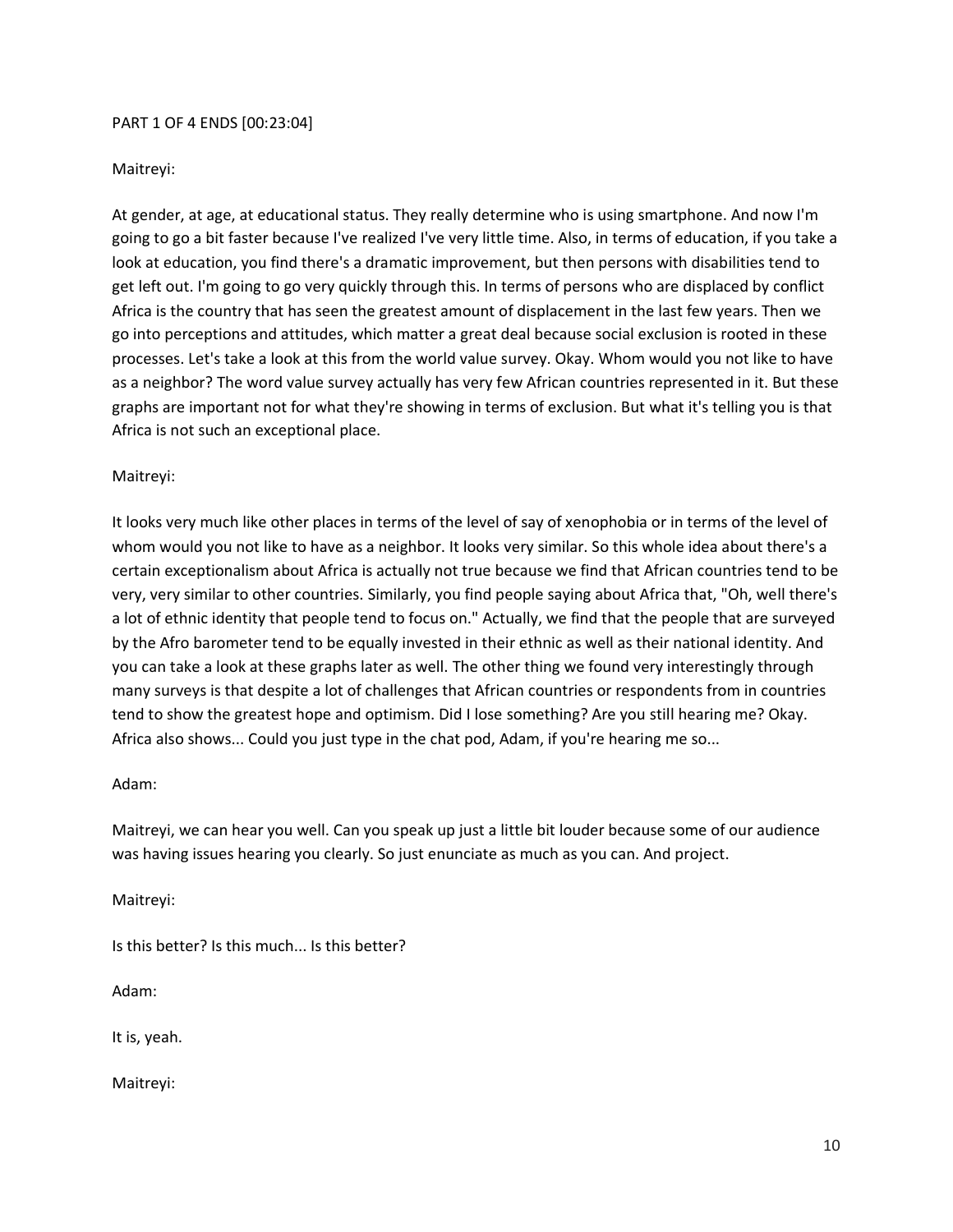Okay, excellent. So I apologize for that but I hope it's better now.

#### Maitreyi:

Africa shows us many, many pathways towards inclusion. And I'm going to run you through a few of them. So for instance, some of the most dramatic reform of laws towards gender equality have taken place recently in Africa. Certain norms and behaviors that were considered to be immutable, such as female genital cutting has seen some of the most dramatic improvements in African countries. Again, I mentioned innovation. So for instance, of course we know about M-pesa in Kenya. But there's a whole generation of social safety net programs, where innovations are taking place in African countries. And finally social movements, which are so important in pushing change towards social inclusion. We are seeing some of the most dramatic social movements, such as [inaudible 00:26:26] disability, against gender based violence, for climate, youth based movements that are taking place in African countries.

#### Maitreyi:

This is a very interesting graph that shows Burkina Faso and the quite interesting decline in female genital cutting across cohorts. Finally, so I'm hoping that I will stay within my allotted 12 to 15 minutes. So what does this report try to do? So what the report actually does is that it places the notion of social inclusion front and center in an analysis of what Africa has achieved, and where the challenges are. To our knowledge, this is the first report that puts it within the overall category of inclusion that goes beyond poverty. So it's not just about poverty. Second, it takes an interdisciplinary approach and it brings empirical weight to issues that are already being debated in the realm of advocacy and in the realm of contestation. It addresses with greater granularity who is left out, from what are they left out and how are they left out.

#### Maitreyi:

It further uses the experience of African countries to show that Africa's challenges and social inclusion are not unique, and they're not exceptional. It also shows that other countries outside of Africa can learn from many of the innovations that are taking place in Africa, where some African countries are actually first movers in many different innovations across the board. It shows us the channels through which the cost of social exclusion obtain. So we have a table that shows the cost of exclusion and which are the pathways through which these costs get amplified. It talks about innovations, and then it sheds light on areas where deeply entrenched norms and practices have actually changed. Because we hear a lot of people saying, "Oh, this is about norms. This is about culture, very difficult to change." We are actually seeing that change happen. So people who say, "Oh, norms are hard to change." That's not necessarily the case. Yes, they may be hard to change, but they do change.

#### Maitreyi: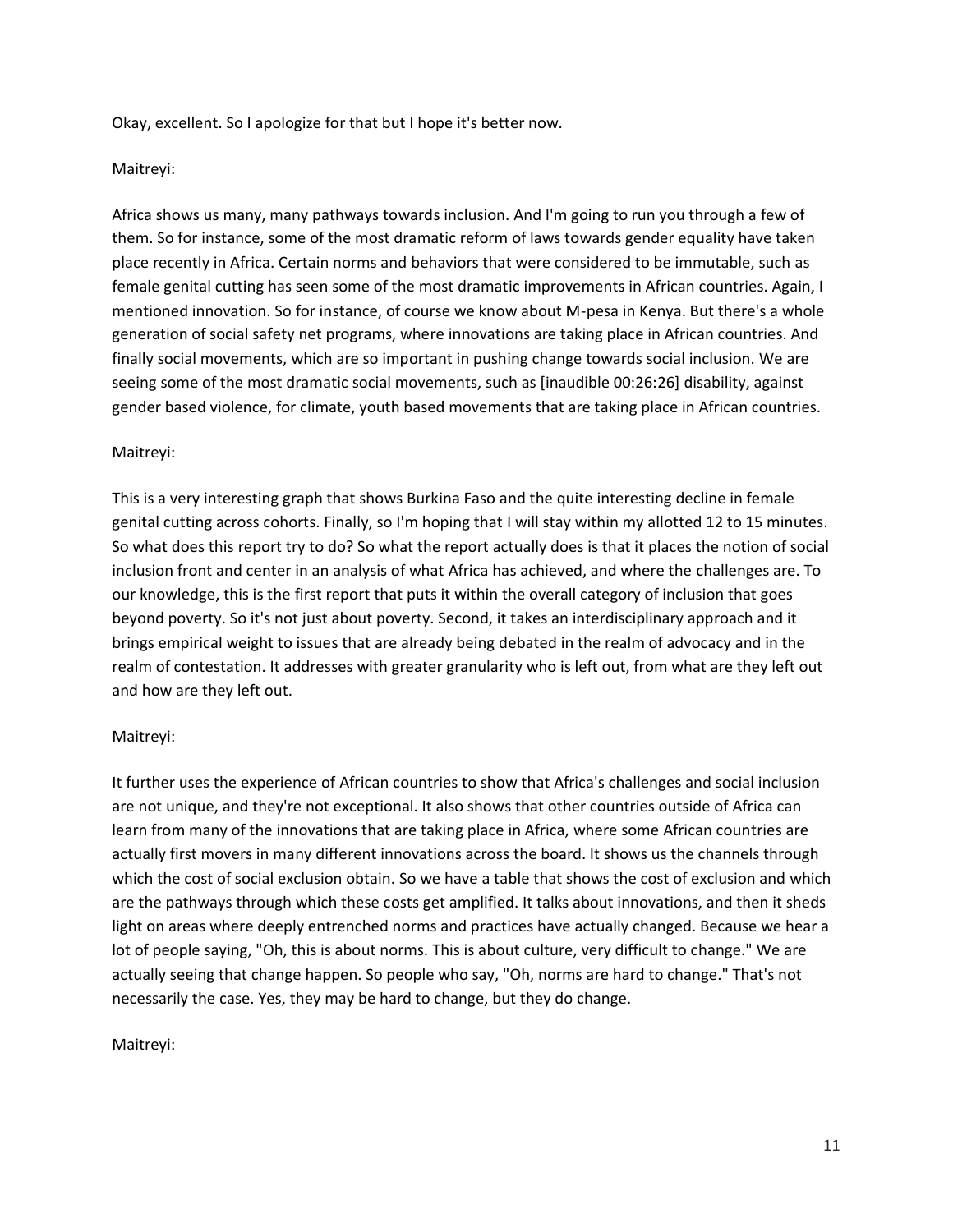And then it asserts that social inclusion needs to be a conscious choice. It doesn't just happen. Sometimes it does just happen accidentally, but for the most part, it needs to be a social contract on the basis of which government and non state actors can move forward. Let me stop there and thank you very much. If you're live tweeting, please use the hashtag 'intuition matters'. Thank you. And I need to hand it to Manchu. I'm sorry I think I messed that one up.

#### Adam:

I think we're actually going to stop for questions. Zachary, over to you.

#### Zachary:

Thank you both very much. We have time for a couple of questions. And so I will start with the first question from Indra Klein on for Agnes. With regard to social protection programs, to what degree, if any, does cultural mores impact such?

#### Agnes:

Thank you for this really interesting question. I think social protection programs need to be designed to take into account the specific cultural mores where they're being implemented. This is so that, one that they're feasible to implement. And secondly, that you don't risk any backlash. So in many social protection programs, there has been the trend to target them to women because especially SP programs, which are designed to improve child health and nutrition. And these have, by and large, been quite successful. Of course with variations. What we've found that's quite interesting, is that if you combine nutrition, behavior, change communication with cash transfer programs, you might have an additional effect. So my colleagues in Bangladesh tested combining nutrition, BCC with a food or a cash transfer in an RCT. And what they found was that, not only was the arm within nutrition, BCC more effective, you also had reductions in intimate partner violence in those treatment arms.

#### Agnes:

The other interesting thing is that sometimes you really need to be aware of what's culturally feasible. So the same set of colleagues, Melissa, Hidra, Boshal, Shalini, Roy. They were evaluating a transfer program in Mali where the government saw that it was not politically feasible to target the woman specifically. So they targeted to the head of the household. And in many cases, this was a male. But what they found was that it also reduced intimate partner violence in polygamous households. So I think when you, when you design a social protection program, you really have to be aware of the potential impact on inter household relations. But you can also be transformative and try to use the program to tweak, to move gender norms to become more transformative in a sense.

#### Zachary: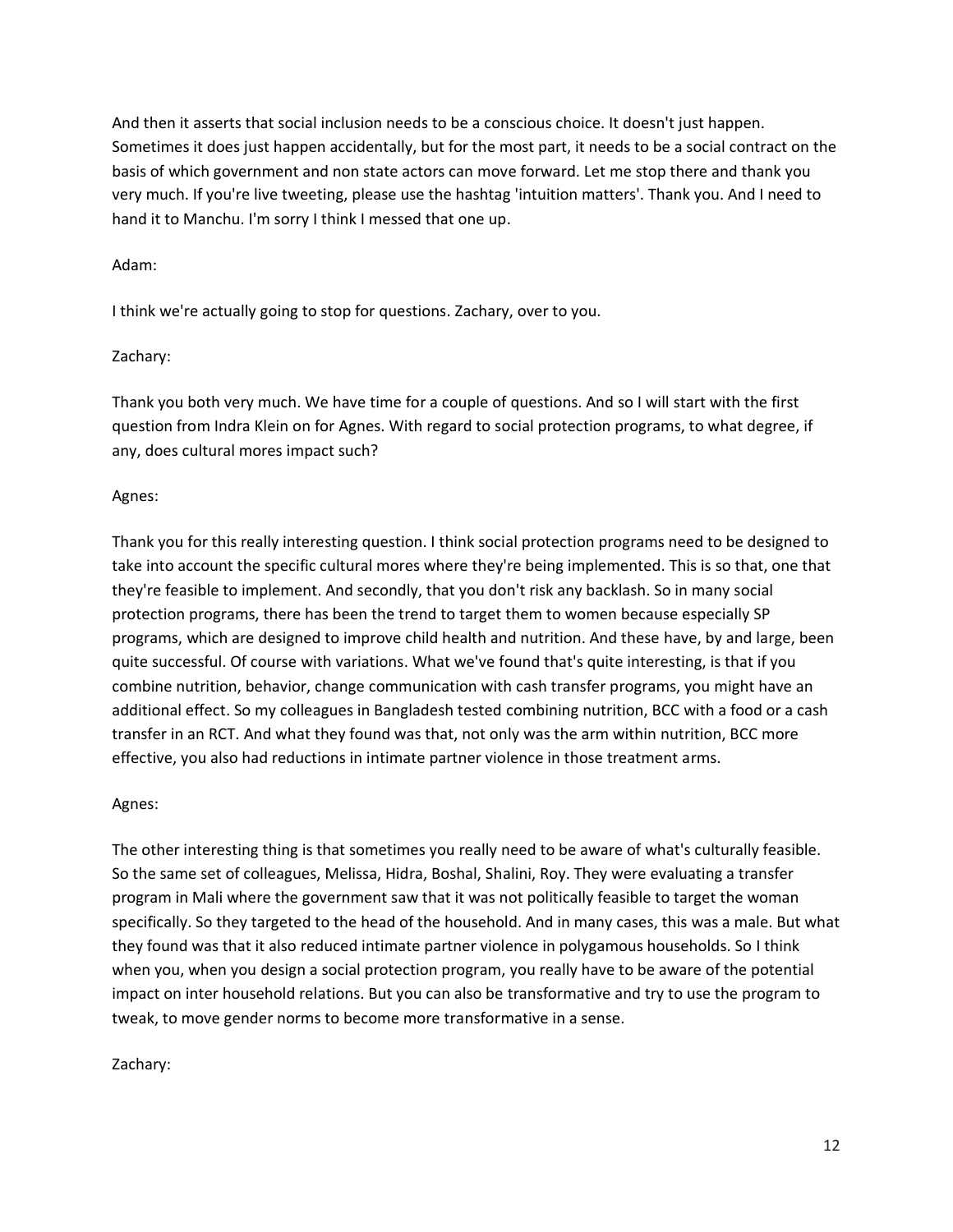Okay. Thank you very much, Agnes. The next question, just one more, comes from Ashok Sarkar and it's for Maitreyi. Do we need to pay special attention for the climate vulnerable for better inclusion?

# Maitreyi:

I'm sorry, could you repeat that please? I didn't hear that last part.

# Zachary:

Do we need to pay special attention for the climate vulnerable for better inclusion?

# Maitreyi:

Absolutely. I think that the fact of climate change is something that is a reality. We're seeing it globally. And in Africa, in particular, we're seeing an upsurge of extreme weather events, for instance, that are leading to certain groups being disproportionately affected. For instance, there were floods in Mozambique, there were hurricanes, there was Kenneth, there was [inaudible 00:10:26]. And we found that there are certain groups that tend to be much more disproportionately affected because maybe they're residing on the peripheries of the city. Maybe they're new migrants, maybe they're living in housing that is easily blown away. Maybe they have lost livelihoods, but then it doesn't have to be just poor people. It's often a lot of people that are, say take the person with a disability that lives in a rich household. If there's a flood that person with a disability, regardless of living in a rich household is going to find it very difficult to move around. So there is a certain way in which identity affects you through the climate route as well, particularly through extreme weather events, but not only through extreme weather events. Thank you, Zachary.

# Zachary:

Thank you both and appreciate you answering those questions. And now we'll move on to the panel section. And so I will hand it over to Betty Mugo for her comments.

# Betty Mugo:

Thank you very much. Good morning, good afternoon, good evening everyone from all the places that you're all joining us from. For those who are outside Kenya, please allow me to welcome your virtually to Kenya. We are truly authentic and inclusion does matter. I start off by asking, what does inclusion mean to you? Does it matter and why? To me inclusion is not just about being seen, but it's also about being heard. It matters because it empowers individuals, groups, and communities to make a difference. So how did we here in USAID Kenya in East Africa make this happen. A little over a year ago, USAID Kenya in East Africa started to develop the next five year country development cooperative strategy. We reviewed the multiple analytics that guided our conversations. The data started to shape up into key themes and messages around Kenya's development challenges. We knew what the data was saying, and now we needed to hear what Kenyans thought about this data and what it meant to them?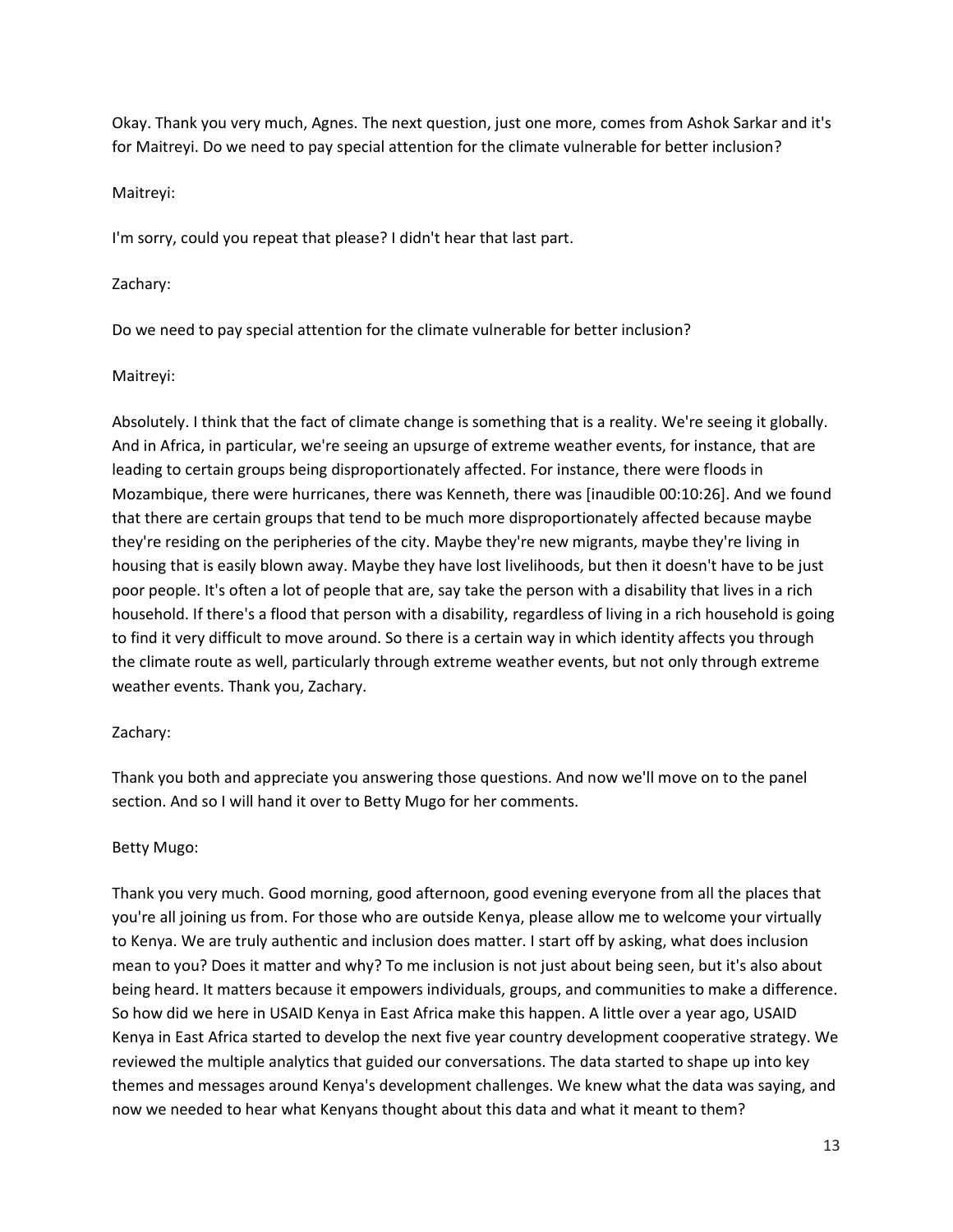## Betty Mugo:

So we went out with these [inaudible 00:36:05] messages and began to ask Kenyans across the country, Kenyans that were drawn from public sector, from private sector, from civil society and Kenyans living with disabilities; what they thought about the data. What did the data mean to each of them? We then conducted agenda analysis. And again, talked to government officials. We spoke to elders, to adolescent girls, to teen mothers, to [inaudible 00:13:38]. And this is a term that we use here for young men. And to representatives from key population. Throughout all these consultations, we gathered data that helped us to understand the complex yet interconnected, and sometimes hidden challenges in Kenya. The data helped us to see a much fuller picture, which is what you see depicted here in this tree. At the root of Kenya's development challenges is chronic conflict that is entrenched by ethnic divisions and harmful gender norms. This then trunks into what you see as a branch into persistent poverty that is exacerbated by pervasive corruption, and in turn leads to inadequate systems.

# Betty Mugo:

However, what is visible and obvious to many of us, and particularly here in Kenya, is the youth unemployment. They are abuse and vulnerability of adolescent girls, the flow in growth and the declining natural resources. So we would not have had this clarity here in Kenya if we had not listened and included Kenyans in our strategy development. And for us, we learned that data does matter because it has led you USAID Kenya in, East Africa to be practical, and to make crucial evidence based decisions. The data has mattered because by including Kenyans, they are now able to lead and own their own development journey.

#### Betty Mugo:

In fact, one of the most significant decisions that USAID Kenya in East Africa has made is investing in evidence based solutions, as we can see through our partnership for resilience and economic growth; which have been rehabilitating and constructing over 40 physical markets in Northern Kenya. Now Kenya has a terrain. That's not only harsh, but it's vast and communities are dispersed across remote areas. These markets are beginning to increase access and leading to more people in communities to engage in economic activities.

# Betty Mugo:

These places of trade have become vibrant and able to connect people together, enhancing not just trade, but also increasing incomes and the economic prosperity in these communities. Today women, men, young people are meeting to trade in these places of trade. And they trade in livestock, in food, in clothes, in supplies, and even in artifacts. But they are also now able to access services such as transport, motor vehicle and motorcycle repair shops, as well as mobile money agents. Households are now able to access diverse foods and therefore improve their nutrition. Today these places of trade are not only just inclusive, but they also are safe, and they have become reliable. Local market committees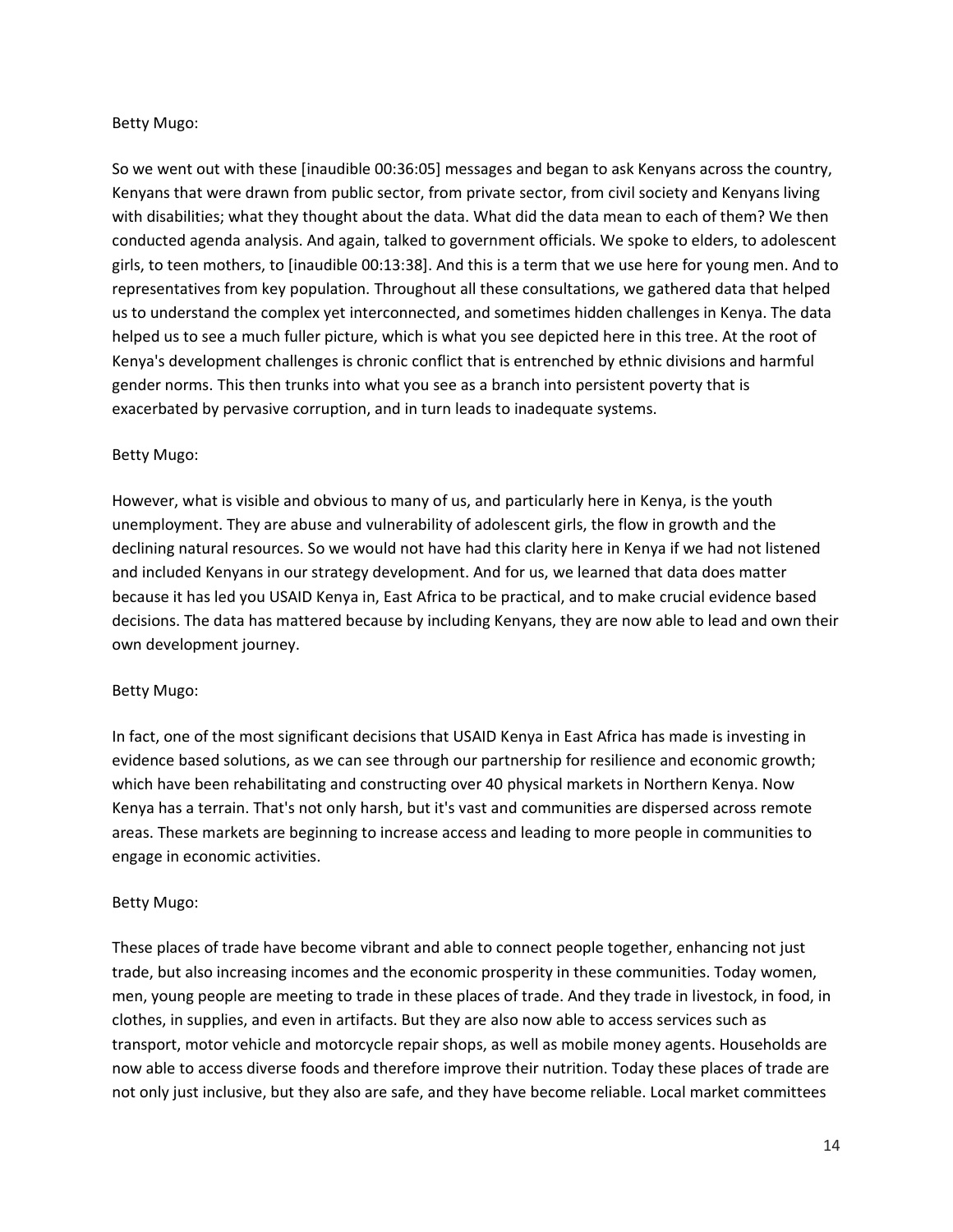are also now managing these markets, and together with the County government and other partners, these also provide other amenities like water. Because the markets are now also able to generate their own income.

#### Betty Mugo:

Now, even while Covid 19 has disrupted and interrupted activities in the markets and depressed the sales, these markets, for sure, remain important hubs for linking our communities and our people together, and enabling them to remain included in the economic activities of their communities. I will end here and allow me to now welcome my colleague, Dr. Manju from USAID Nepal. Thank you very much.

#### Dr. Manju:

Thank you, Betty. Hello and namaste everyone. I'm speaking from Nepal. So I'll start by talking about what inclusion means in the context of Nepal. So as you know inter reciprocal relationship between people and institutions. People through their interactions, [inaudible 00:40:58] the institutions also called the formal and informal rules of the game. In reality, it is people with more power and influence who [inaudible 00:41:06] the rules of the game in their favor and perpetrate their dominance. Let me cite an example, representation of women and marginalized groups in all the political and state institutions is assured by law. However, there's a high level of patronage, and women normally get the weakest positions. So you it is the informal institutions like gender, caste, kinship or political networks, which are more powerful than the formal institutions. The informal institutions are harder for outsiders to see and understand because they are often invisible.

#### Dr. Manju:

Also informal institutions require attitudinal change to recognize power imbalances, and sift the existing rules of the game that currently determine who is included or excluded. Importantly, we must understand the intersections of the various markers of difference. As multiple identities intersect to form overlapping layers of discrimination. Intersecting differences by gender, caste, ethnicity or minority status has led to many groups and individuals in Nepal, being placed at the bottom for generations. And they are deprived from exercising their fundamental rights and freedom. So how does USAID Nepal implement inclusion? We start with [inaudible 00:42:26] analysis for every [inaudible 00:42:27] design to identify barriers. By design, we mandate our partners to conduct activities, [inaudible 00:42:34] analysis and action plans. [inaudible 00:42:35] reporting is done. [inaudible 00:42:39] future activities are guided by this process of integrating inclusion in the project management. And it is useful for setting the priorities and measuring the inclusion results.

#### Dr. Manju: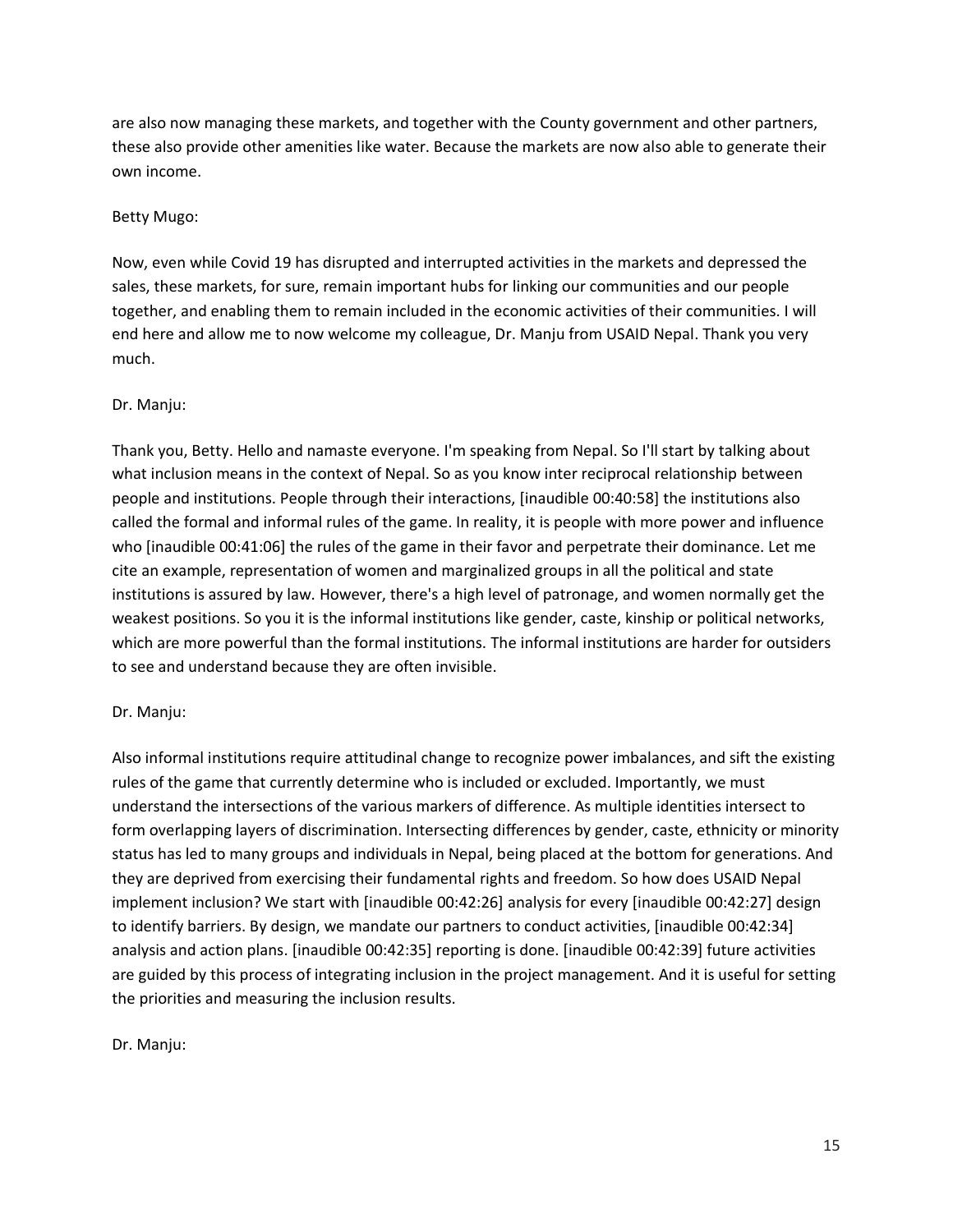In spite of it, we face challenges in integration since not all partners have uniform understanding, ownership and commitment to address inclusion issues. The role of USAID [inaudible 00:43:04] very important. And without the buy in and support to the partners, it is a challenge to manage inclusive results. USAID also focuses on open culture. Open culture has to be understood by all staff because inclusion is both a collective and institutional effort.

#### Dr. Manju:

Now I want to talk about how our projects enhance inclusion. Most of our partners start by doing the [inaudible 00:43:32] analysis to understand the underlying drivers of exclusion. For example, researching the implications of technologies and the effects on women, and identifying their particular needs. Inclusion specific interventions have [inaudible 00:43:46] that is bringing the project inputs and solutions, at a time and place suitable for women farmers. Enhancing women's knowledge and access to improved technologies and markets, targeting businesses led by women to build their social and economic capital. Examples of targeting include allocating resources, at least one third. Like grants to businesses led by marginalized women. Targeting women led cooperatives and ensuring women have sufficient knowledge and market linkages. However, women are not always given respect and support by family and community, and it can be a challenge to install a safe or respectful work environment. [inaudible 00:44:29] women benefit from inclusive policies intended to benefit them, and advocate for female targeted farm mechanization policies.

#### Dr. Manju:

In spite of all these scaling positive gains all transformation is challenging. So what are the results? USAID's accountability to address discrimination and reduce social disparities is a key result, I would say. Also it obliges partners to do the same. Our partners are working in the system or institutions, and this is increasing the chain reaction of capacity building, partnerships, access to resources by women and marginalized groups. We are seeing results in increased business literacy skills, influencing local governments to remove social barriers, influencing government subsidy programs to, for example, make farm machinery more affordable for female headed households.

#### Dr. Manju:

I want to share a small story about women empowerment. The context is that female farmers lack access to every cultural knowledge and technology. So 101 [inaudible 00:45:34] female farmers who are trained in quality seed production and [inaudible 00:45:38] with seed companies for marketing. And the result is the removal of knowledge and market barriers. [inaudible 00:45:45] the other picture, the gender gap is [inaudible 00:22:52]. Agriculture extension services are highly male dominated, even though the farmers are overly female. Over a hundred local young women were trained. And the result is that women farmers participation increased, and the access to knowledge services and decision making also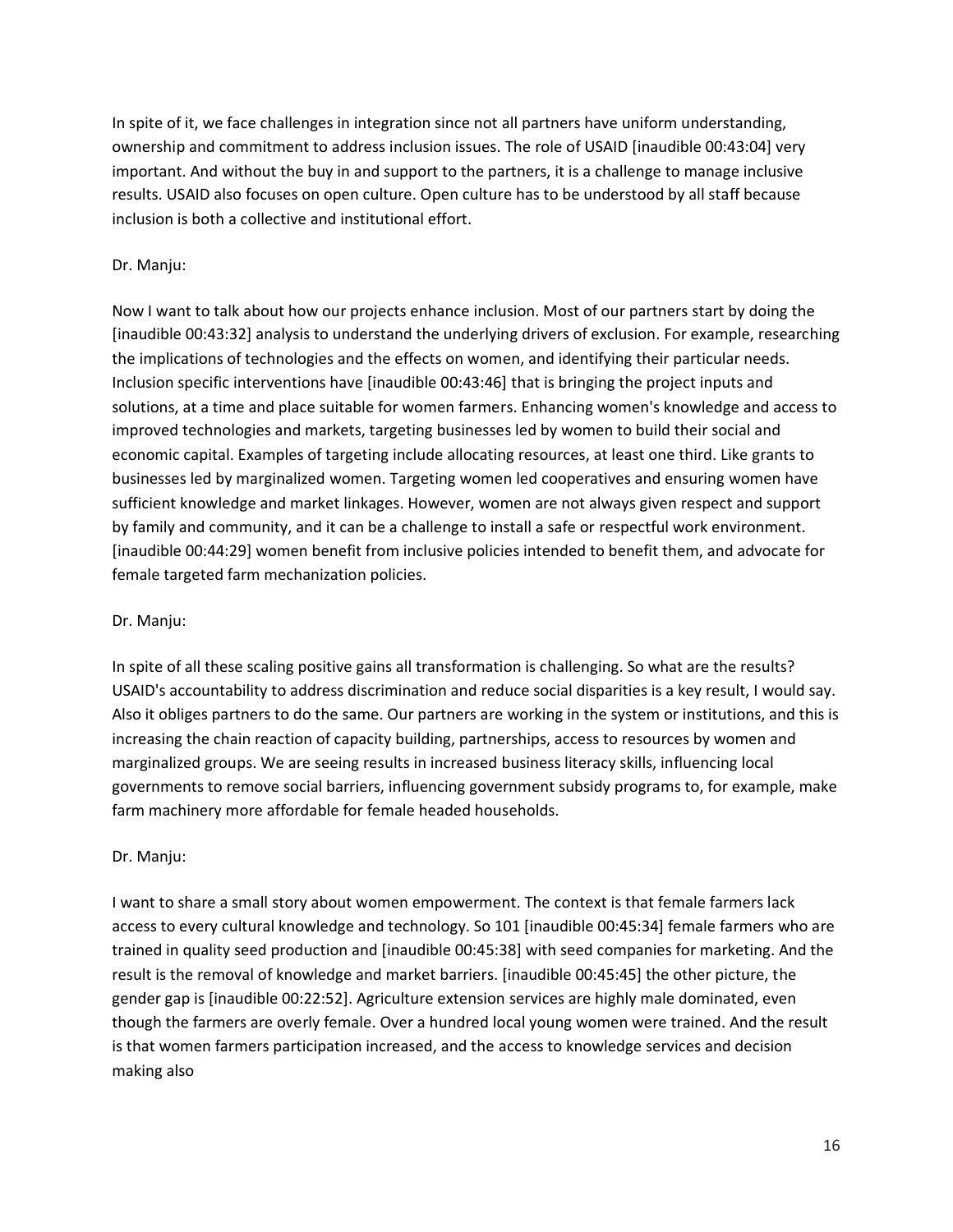#### PART 2 OF 4 ENDS [00:46:04]

#### Manju:

... Patient increased, and the access to knowledge services and decision making also increased. The seed companies, on the other hand, can focus on branding and marketing, while production is taken care of by the women-led corporate. One company even named four varieties of tomato after the women to recognize the special skill. I'll end my presentation here. Thank you. So now I'll pass on the [inaudible 00:46:25] to [inaudible 00:00:27].

#### Gerson:

Good morning, everyone. I hope you can hear me well. It is a pleasure for me to be here today and talk about the work the Guatemalan mission is doing, and also the Feed the Future activities regarding inclusion.

#### Gerson:

Just to give you a quick context about some of the challenges in Guatemala, perhaps some of you are already familiar with this data. However, it is worth mentioning just to give us an idea of how to tackle all the root causes of issues when it comes to inclusion. Guatemala's chronic malnutrition rates are concentrated primarily among the poor and indigenous people. 59% of the population lives in poverty, 79% of which are indigenous people. And also extreme inequality and social exclusion, which stratifies society along indigenous, non-indigenous, rural, urban and gender lines. This is what compounds the problem. And last one of the issues, that's been dramatically, has increased in the last few years is illegal immigration, mainly to United States. And especially among the youth group, I would say this is the more vulnerable population for illegal immigration.

#### Gerson:

So based on this challenge as I just mentioned here, there is a clear path, but also we see that there are a lot of obstacles to defeat in order to achieve our results. That is why, for the Guatemalan mission, inclusion is one of the key priorities to achieve social and economic development results. However, in many cases, we have experienced that when we talk about and work with cross-cutting activities, such as youth, women, indigenous group, et cetera, somehow the results are not very clear, or sometimes they get lost among our activities. And at the end of the day, we don't really get the results as we anticipated, or as we planned. For example, I'm going to give you a pure example, under the Feed the Future activities, the percentage of females participating under economic problems, productive economic problems, it's around 30%, and this is similar percentage for youth. And when it comes to working with indigenous communities, around 45%.

#### Gerson: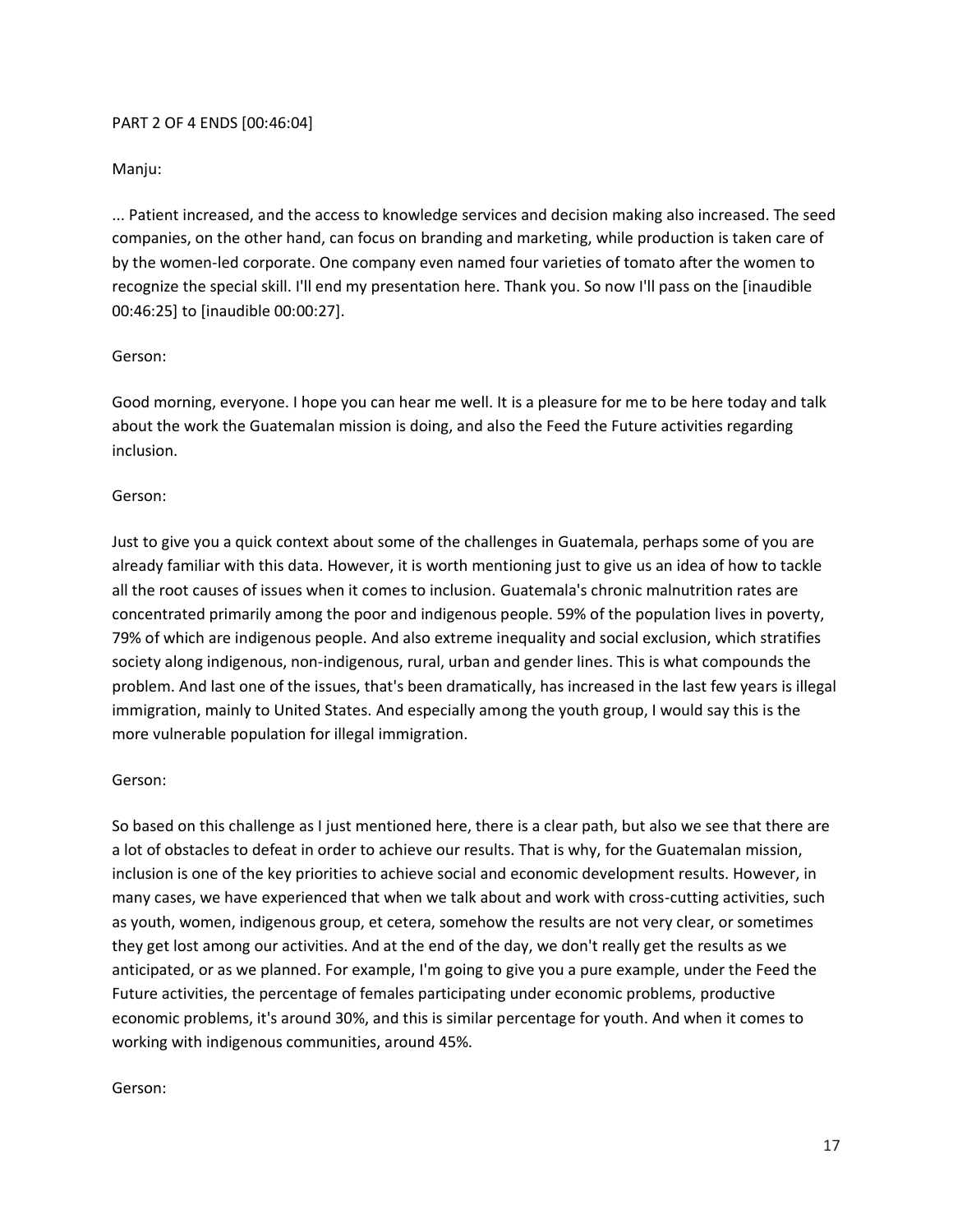So if we really want positive results, I think putting a lot of effort, time and investment and focus on this activity, I believe we could achieve or make great progress. In Guatemala, on one of the Feed the Future activities, which is called the Coffee Value Chains Project, we have created an interesting tool called the learning path, or [foreign language 00:03:53] in Spanish. Actually, if you want to learn more about the [foreign language 00:49:57] or learning path, it was recently posted on Agrilinks.

## Gerson:

So, the [foreign language 00:04:06] or learning path, it's a community space where farmers can strengthen in their knowledge and exchange experiences. And each learning path has at least three types of learning stations. For example, it could be coffee production, it could be nutrition activities. And this is where we work a lot on nutrition-intensive agricultural activities as well. And also we have some adaptation to climate change activities. And in all of these stations in the learning path, gender equity and social inclusion, we consider them well taken. Especially indigenous people and youth are essential part of this approach.

#### Gerson:

Moving to the next slide. As you can see in the photos, a group of women are working with coffee processing. Also, you can see youth working with animal units for chicken, chicken meat, and at production. And women learning how to use digital tools for agriculture.

#### Gerson:

The next slide shows us how projects are empowering women and youth through nutrition-sensitive agriculture activities, which is an essential part of the learning path I mentioned before. Where women and their families have access to more nutritious food, and they are also trained also to prepare more balanced meals.

#### Gerson:

And moving to the next slide. And finally, we think that a way or strategy to engage and empower youth into agriculture production or nutrition-sensitive agricultural activity is through the use of digital tools. For example, one of the Feed the Future activities called [Proymoa 00:51:49] implemented by a local agribusiness company called [Purple Yum 00:00:51:49] Has developed a digital tool called agriconnector. And this is an open tool that can be used and can be basically integrated into your cell phone for anyone. And we have seen a special attraction for youth, youth entrepreneurs or farmers for the use of this app. This application has been a very interesting tool as a natural port to receive technical assistance, or if you want to market your products.

#### Gerson: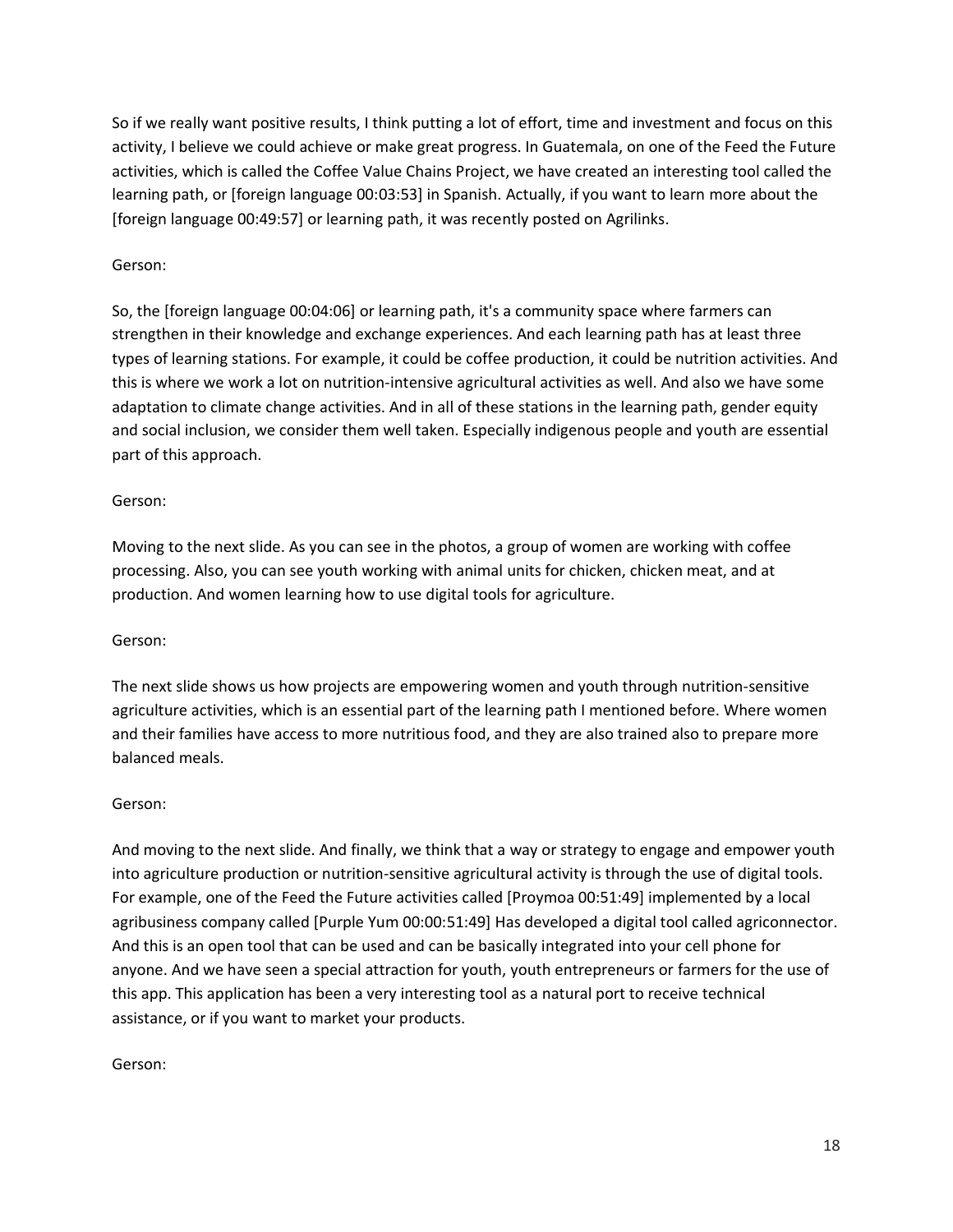And finally, as one of my implementer partners mentioned, inclusion in Guatemala is about achieving balance and providing equal opportunities for indigenous group, women, men, and youth, to achieve sustainable development. Also, inclusion requires strong social and economic changes, but must be presumed through the improvement of knowledge training and facilitation activities amongst more farmers and their families, communities, local government. Including even the private sector, sometimes we think that's the hardest sector to achieve, or make them to work in the inclusion side. So thank you very much. I hope this presentation was useful. And I hand it over to my colleague Emmanuel.

#### Emmanuel:

Hello? My name is Zachary Emmanuel. I am from Rwanda. So then I'm going to share with you a contribution of our record in transforming Rwandan economy through agriculture. I don't know if you are hearing from me?

Zachary:

We can hear you, if you could-

Speaker 1:

Oh, yes, we can hear you. Go ahead Zachary.

Emmanuel:

Okay, thank you. I was thinking that I'm going to share with you the contribution of our record in transforming the Rwandan economy through agriculture. So, what culture, in reality, corporation is a big youth organization, organized by three professionals in agriculture, assisted by some of our study internship program, [inaudible 00:00:54:21], who underwent in to the live in a [inaudible 00:54:23] in Israel. So as you may know, the government of Rwanda and Israel collaborate to train the qualified engineers in the matter of horticulture, [inaudible 00:08:35], mechanization and the other agricultural related fields. Then, upon coming to the training from Israel, we met here and say to you, "Hey guys, why can't we meet and start a small business, which can generate the income from ourselves, and also how we can improvise the skills from academy from Israel and they help the farmers to boost the agricultural production. Then the idea came and we started from small land way, a well being, starting to produce the different vegetables like watermelon, like [inaudible 00:55:11] for export, for local markets and the other vegetables.

Emmanuel:

I remember [inaudible 00:55:18] we started number of 10. We are, the women was one where we had one girl and also nine boys. But later on this time they were equal, we are allowing the night at three young engineers, we ask the percent are men and 40% are men. Then upon that project successful, they don't mentally does [inaudible 00:55:44] and have been asking us, "Hey guys, you are succeeding in your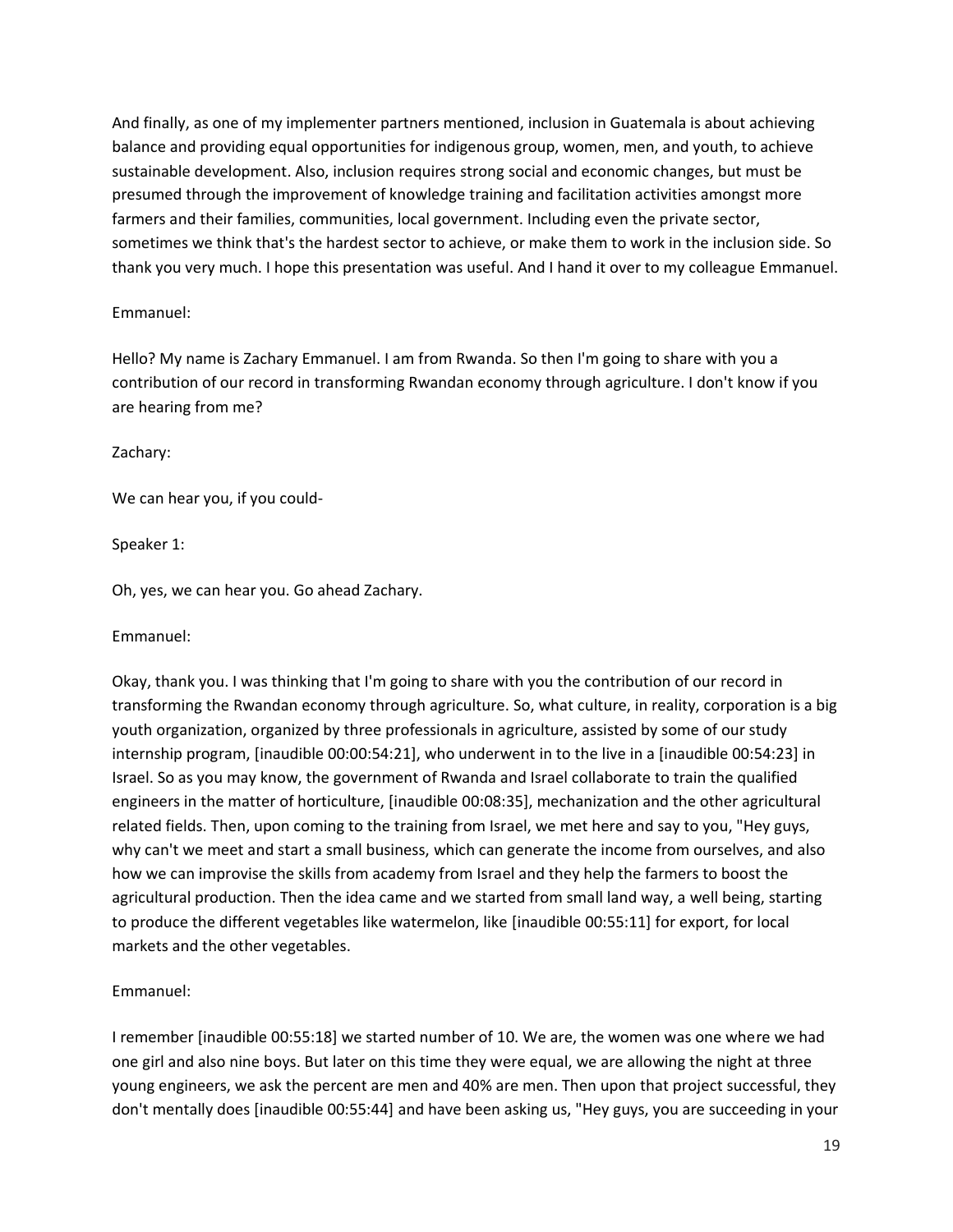own project where you are producing between the tables. Why can't you come and you approach this farmers, you approach to our parents, so that also themselves, they can start producing as you are producing good quality of vegetables.

#### Emmanuel:

Then we got another chance to have the second project called Operation Maintenance Under Management of Irrigation [inaudible 00:56:16]. In this project, we are helping the farmers like three clusters, or if I can call them, one is for corporate action and [inaudible 00:56:25] training management. The second is about capacity building and the community mobilization. Lastly, is about the irrigation security way that we're helping the farmers to boost the irrigation with any devices or any other season where we don't have enough rain. So in this second project, we are coaching around 50,000 farmers who are growing different crops, one [inaudible 00:10:54]. And also among these farmers, we are helping different youths, companies, different youth [inaudible 00:11:03], different women organizations, so that they are trying also to boost the agricultural potential. And as we have been doing in our starting days, then upon these successful stories, we got another chance of having this past project through the agreement with Agra, I know some of you know Agra for us really revulsion in Africa. We are helping different farmers, [inaudible 00:57:33] Irish potatoes to produce pretty basic potato seeds so that we have for them to post the food quality counseling.

#### Emmanuel:

So this time [inaudible 00:57:48] is doing a different project to other affirmations. The young we are having, we are the women. We are the men. We are working together to increase our [inaudible 00:58:03] income and also to work for the farmers who boosted their agricultural production. So I can invite everyone here to come in Rwanda to visit the country, no [inaudible 00:58:15] agriculture things. I cannot say them when you are in power point, it will be good to meet you on the field to see what you are doing and how we are gathering those incomes. So no agriculture, no food. No food, no life. May god bless you. May God bless my lovely country, Rwanda, and one of the people. Thank you.

#### Zachary:

Thank you very much everyone, all the presenters and the panelists for your excellent presentations, its generated quite a lot of questions in the chat box. We thank you for joining us, and now we'll move on to the Q and A session. And with that, I will ask a question from Avid Do Bashir to Gerson of our panel. You mentioned a chronic malnutrition. Is malnutrition leading to exclusion or exclusion leads to malnutrition? So is malnutrition leading to exclusion or exclusion leading to malnutrition?

#### Gerson:

Thank you. I thank my respondent to [inaudible 00:59:27] a question. On my own perception, I think it's more exclusion that leads to malnutrition. I've explained before over the ... It's a highly extreme mainly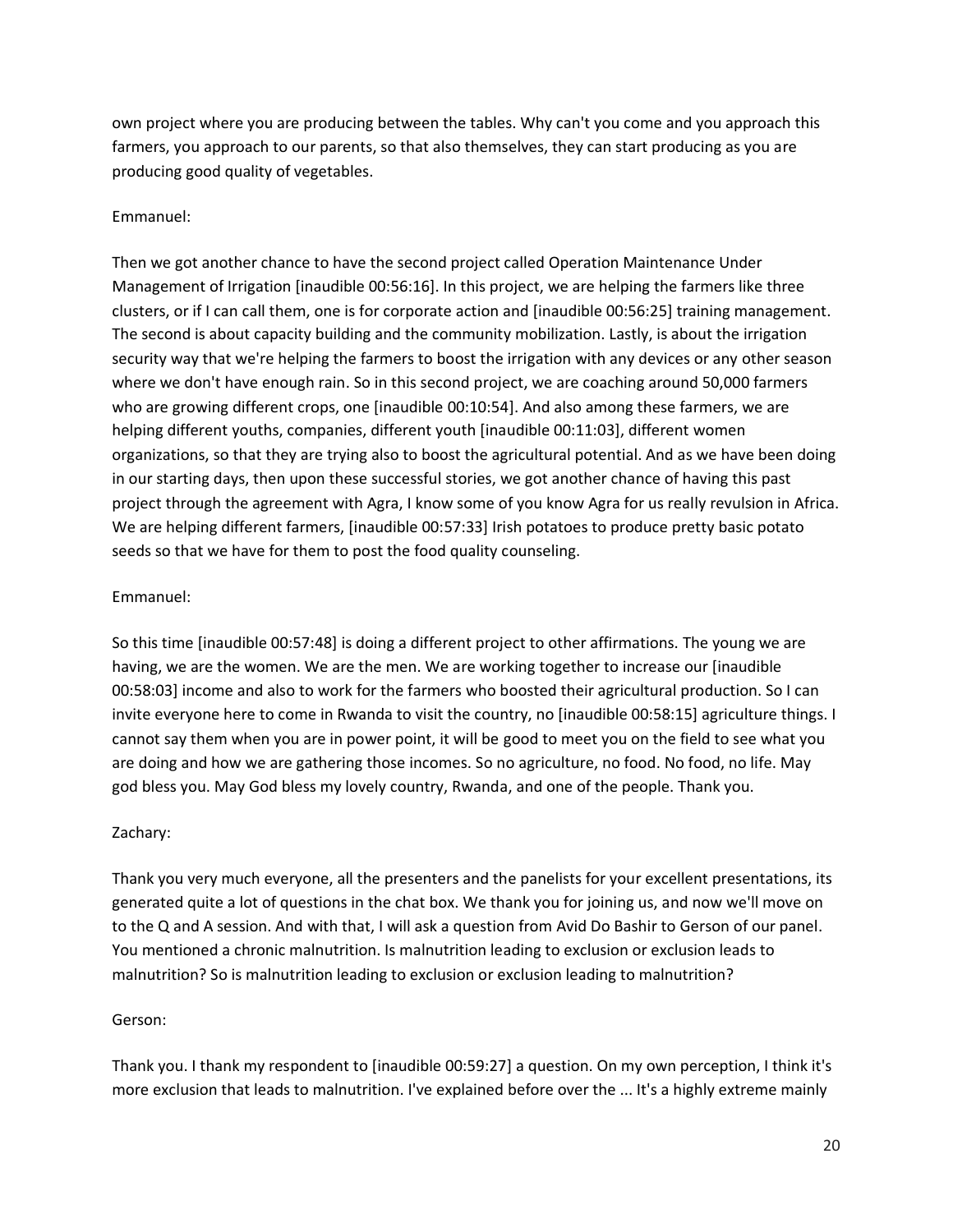in what communities and that includes, I know in what Guatemala historically, there's been a lot of conflict and for me, it's one of them [inaudible 00:59:47] to education.

# Gerson:

It's one of them as well. So that's a worse [inaudible 00:59:53] when it comes to economic opportunities. And that leads to sometimes, in most cases, to have access to more nutritious food. I would say the poverty, that leads to nutrition. That's my main perception in Guatemala. Over.

# Zachary:

Okay, thank you. Next. I would pose a question to Gerson Emma and [inaudible 01:00:24] from [inaudible 00:14:26], social norm, and gendered nature of child care, giving role points towards women as the biggest barrier for women to become agricultural extension workers. If any panelists can share ground examples on addressing these issues from the inclusion perspective. Anyone from the panel, thoughts.

# Manju:

[crosstalk 01:01:08] I would just like to say that ... Sorry.

Zachary:

Go ahead.

Manju:

Okay. So I'm working on the women, particularly on the marginalized women or low income women have particular needs, especially these can recall strategic or practical needs. So unless women's practical needs are addressed, it will be hard to move the women towards upward lines of empowerment. So yeah, you are right that they both come as a barrier in the beginning and many of our activities have started looking into the difficulties of leaving their home in certain times or leaving household tour for other things like meeting and training. So projects have adopted where they do the activities, whom they invite, where they invite. So minimum adjustments need to be done. So, that is only one thing. The other ways that projects have done is also to ask the women how they would like to participate and the world, what is the first thing they would like to be supported with in order for them to participate?

# Manju:

I would say listening and engaging with the women, but also with broader, other community members in order to make it more helpful for the women to participate in spite of the barriers. So some have talked about engaging with the power holders. So power holders are at home. This could be your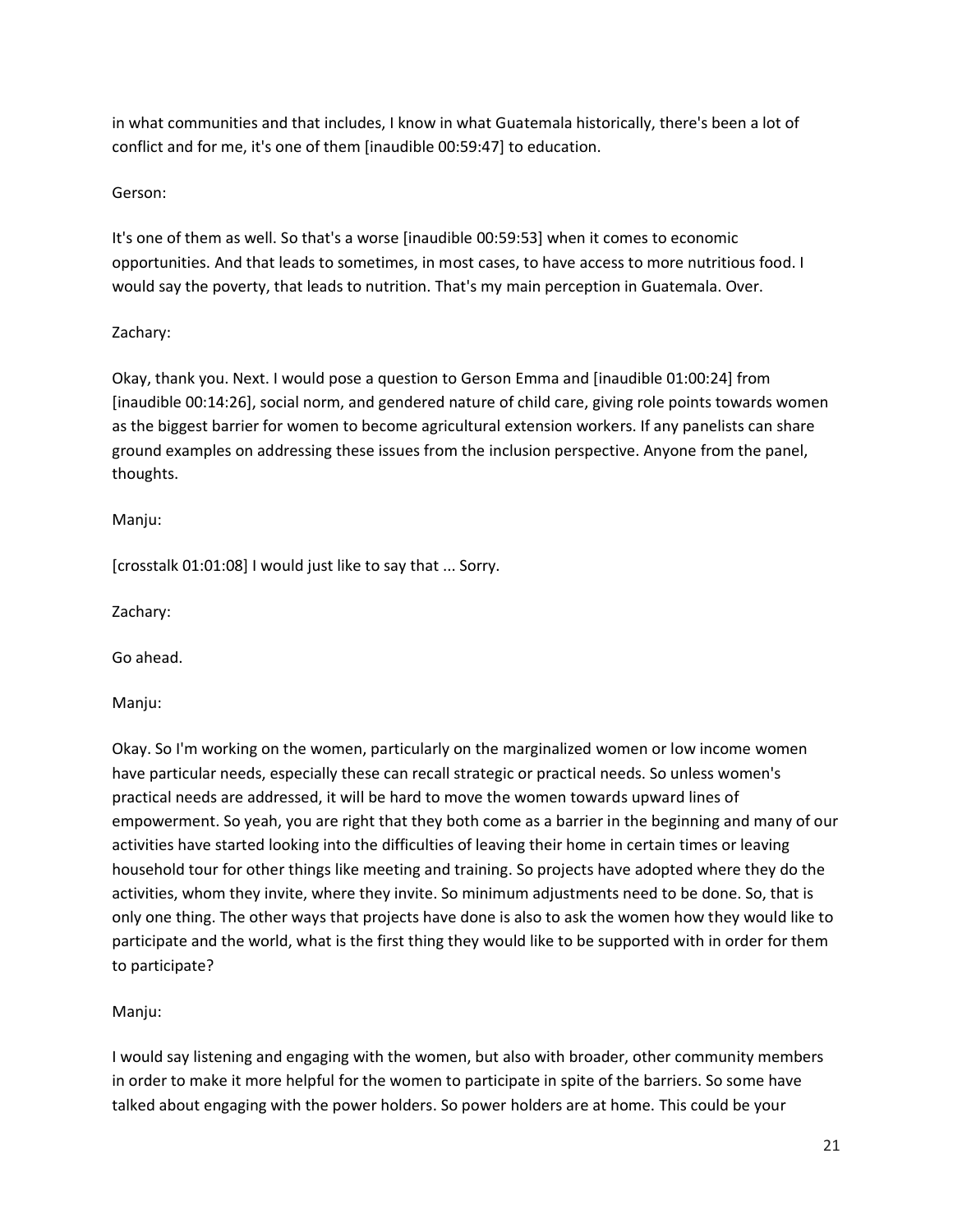mother-in-law could be the elderly in the household, or it could be the men. So engaging with them and getting their support have been some of the strategies used by our activities. I'll stop there for others to chime in.

Zachary:

Anyone else want to add?

Speaker 2:

Maybe also to give some examples from Kenya. One of the things that we have seen is that a lot of communities have got very ... Somebody held cultural norms and beliefs about what [inaudible 01:03:45] and should do, and both things that they can't do. And one of the things we've been trying to do is also to work with adolescent girls and young women, power them to pick up for themselves, but also to speak for others. And we do this through mentorship, connecting them with good role models, particularly a female role model. Teachers in their communities. Also working with elders and others who hold the power in communities at the household level. Fathers have a huge say about whether a young girl would go to school because it is believed that she should either be living with her father, or with her husband, and so shifting these norms and shifting this mindset have been one of the things that we've been trained to do.

Speaker 2:

We have an interest [inaudible 01:04:35] in Kenya become a model that we are working with our partners, [inaudible 01:04:41] in Northern Kenya, just to increase the capabilities of young girls and young [inaudible 01:04:47] to build the resilience within their household, and particularly because many of them have already been married quite young, and they already have children even before they hit 20, and for working in communities to just shift and [inaudible 01:05:02] particularly because they're younger, they are also very much interested in going back to school. So facilitating for them to go to school, begins to shift at the such norms within communities when the girls are able then to go back to school and acquire the qualifications.

Zachary:

Thank you very much.

Gerson:

Just one or two. Yeah. Wanted to add something else. Yeah. This is responding to this question and also responding to Krista J calls in questioning about the gender issues in their cultural sector in Guatemala, in historically it's well known that agriculture can only be done for men and that's the general perception. And one of the things that we have been doing through the PD future activity is the implementation of this strategy of this tool, which is a learning [pat 01:05:58] . And I think management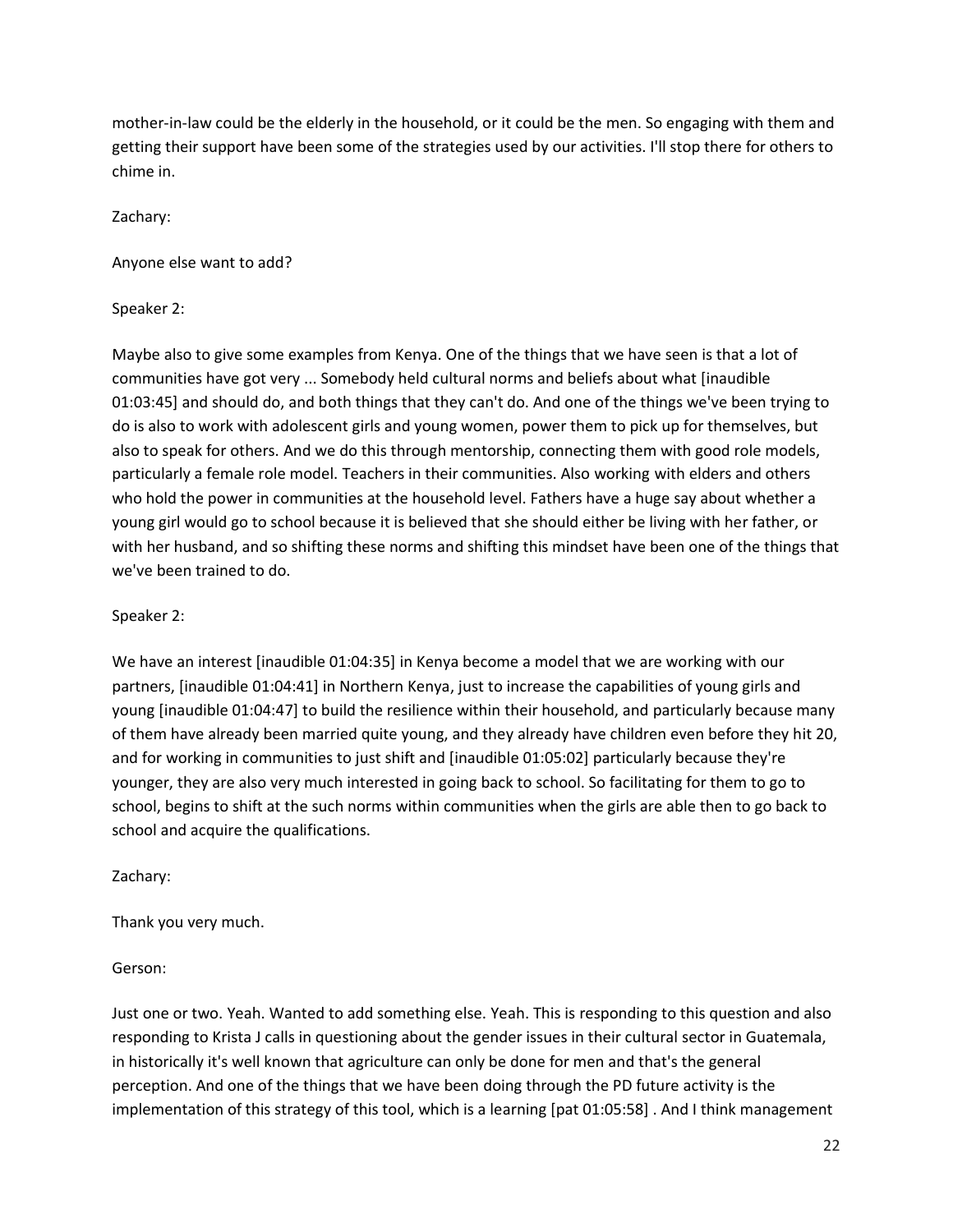for each learning, learning [pat 01:06:04] Has several stations. And what we're trying to do is that we involve both men and women into each activity. So they basically learn what the activities that usually men will do. It's also, now women will do it as well.

#### Gerson:

And so it's been very, I wouldn't say anything, a very good example for how to involve gender. And also, I think one of the things I've heard from, or implementer partners in the last few months, it's that given the COVID-19, so now men, they are saying more at home and that involves them into more home activities. And that's something that we are, I would say, taking advantage of this momentum and through the nutrition center, cultural activities, trying to involve men as well into all the, let's say, just for making more balanced foods. And that's one of the trainers and trying to implement it. So man, they are learning this kind of activities. Now.

#### Zachary:

Thank you very much for our panelists for that answer for that question. The next question comes from [inaudible 01:07:11] in its to Agnes. It's the private sector is gender exclusive in terms of understanding value chain and inclusive food systems. Are there examples from where we can learn from private sector actors being inclusive, both in their organizational system policies and interventions?

Agnes:

Great. Thank you for this question. Can you hear me?

Zachary:

Yes, we can.

Agnes:

Okay. So I'd like to start by maybe dispelling a little myth that the private sector only refers to big business. The private sector in most countries is composed of small and medium scale enterprises. And that is where progress on inclusion can begin, or where you can make the most progress to start with the grassroots. So for example, I think there is enough evidence that women entrepreneurs face a lot of barriers in terms of access to capital in terms of access to labor. They often start out with lower levels of human capital schooling experience than men. At the same time. I also want to point out that we shouldn't see entrepreneurship as a [panacea 01:08:38] For everything, because for example, under US aid support, we did a study of women's empowerment in value chains in Bangladesh. And what we found was that in fact, it is the women producers, those who are farmers, who are actually more empowered than the women entrepreneurs, because the entrepreneurs tended to be located in-

PART 3 OF 4 ENDS [01:09:04]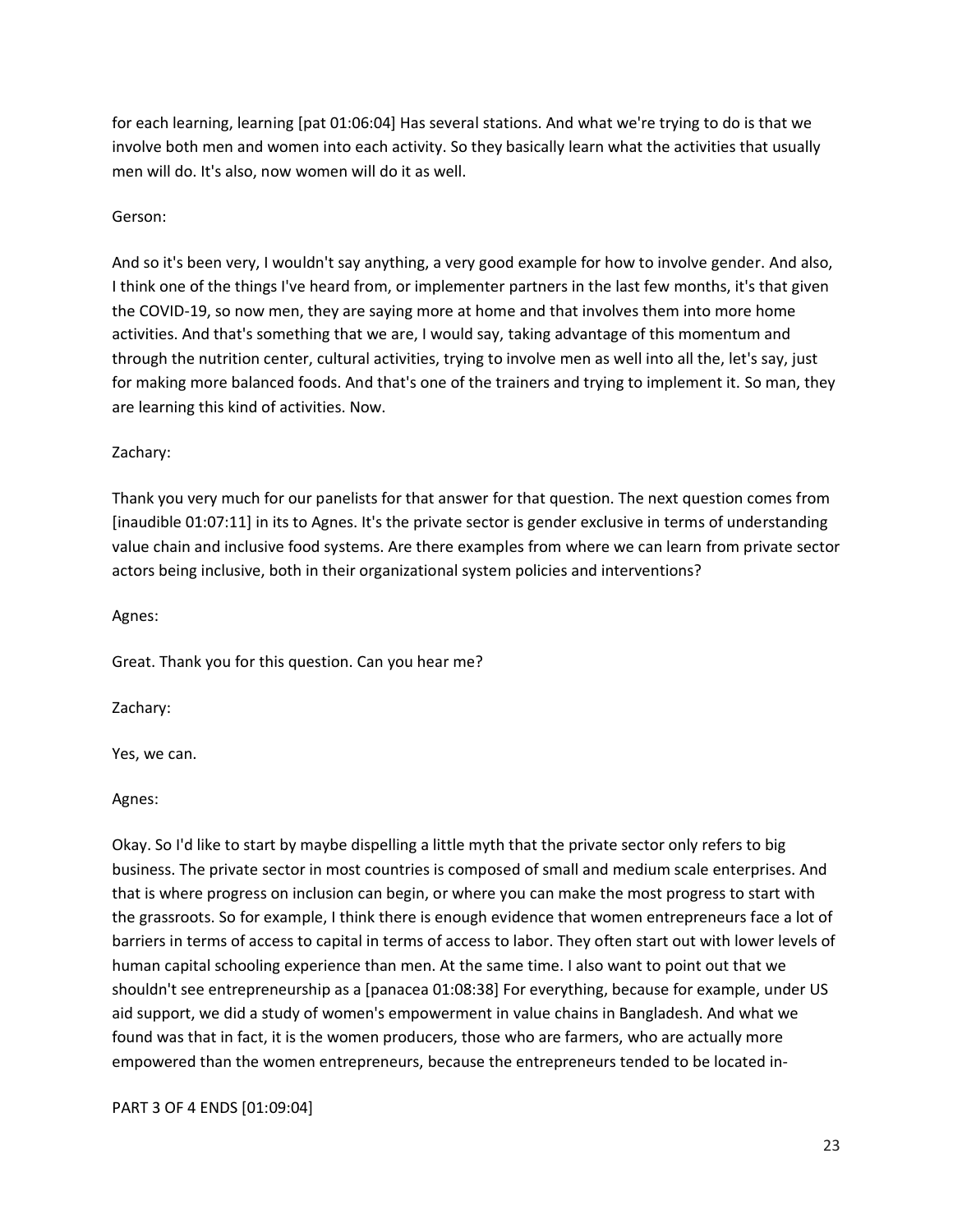# Agnes:

They tended to be located in enterprises that were very small, very trade focused, and with very limited value added. So, they were low value enterprises. So, what's the implication here? If you want the private sector, private small scale entrepreneurs to succeed, and for the food systems to be more inclusive, you really have to start at the bottom. And, to try to make sure that men, and women, disadvantaged groups, marginalized groups have access to them. And, control of the means of production that they can use for these enterprises. Thank you.

# Zachary:

Thank you very much. For our next question, It's to Maitreyi, it's Abdu Bashir. The question is, is economic marginalization exclusion linked to violence, or civil unrest? Can exclusion be a tool for political gains, or equals?

# Maitreyi:

That's an excellent question. It's actually a very complex one. There isn't any linear part between exclusion, and political violence, because political violence comes from a number of different processes and historical, and other circumstances. For instance, political violence could also be between two fairly equal groups. But, I do want to take onboard a misperception that exclusion is only of minority groups.

#### Maitreyi:

Quite often, and we call this a lead capture in other contexts, is that often there are minority groups that take control of the political system, and it is the vast majority that is excluded. Quite sometimes it could be even a minority ethnic group that is ruling, and is centralizing power. So, I think that there are many nuances to the ways in which exclusion, and political violence are related.

#### Maitreyi:

The other point that I wanted to make was generally about violence as a tool of exclusion. Now, violence as I pointed out, there are many structures, and processes through which exclusion is solidified. And, violence is one of the most gruesome tools through which exclusion is solidified, and certain groups are, so called, kept in their place through violence. So, it's not just violence, but it's also the threat of violence.

# Maitreyi:

And, it doesn't happen just in the political sphere, it happens in the household sphere, it happens in the community sphere. It happens in many other ways, so in answer to that question, so I have a twofold answer. One, is that, yes, it could be related to exclusion, but there isn't a one-to-one correlation. And,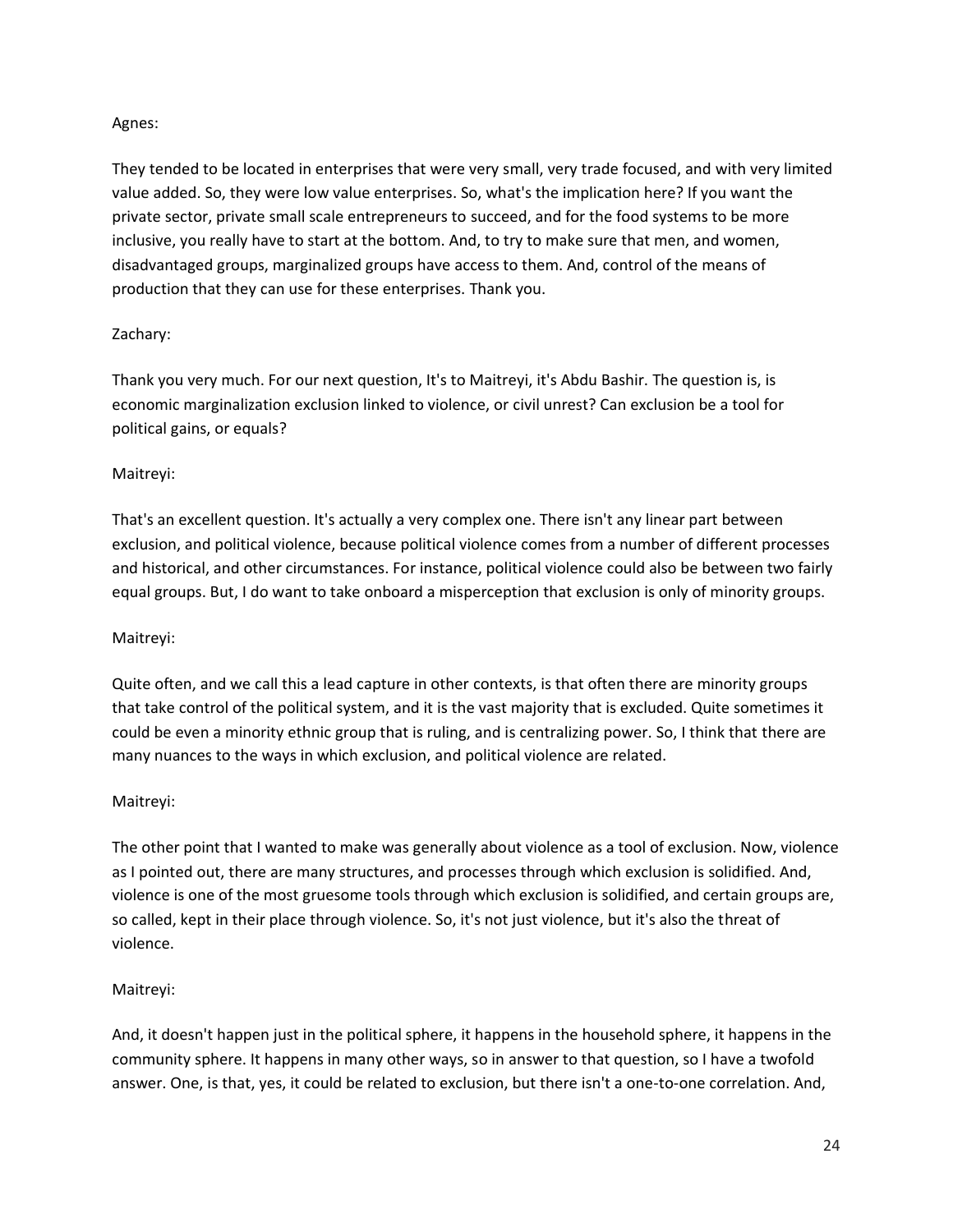second, that power can be centralized by small groups, and they could use violence as a tool. And, finally, that violence is often a tool, and a very extreme tool to solidify exclusion. Thank you.

# Zachary:

Thank you very much. Now, a question for Emmanuel, this comes from Mary Crave. She asks, "How has the involvement of youth been received in Rwanda? Are they treated as equals with adults, dismissed as being inexperienced, and naive, encouraged? What platform do they have to be heard in program design, and implementation?"

# Emmanuel:

Thank you very much. No, Mary, some over in Rwanda no inequality between women, between men. Because, in Rwanda, the wives are well treated. Not summary in seed production, because someone who asking this question was mentioning how are the wives are treated by their husband. But, really the progress about this is everlasting. The wives are well treated by their husband, because the agriculture is bring them the income. Because, upon these jobs they are doing, they are making their money first of all.

## Emmanuel:

Someone who are abusing the seats, and generating the money, and also who gathering their job as manpowers, also they are making their money from these jobs. So, there is no inequality within, or among husbands, and wives. There, things are well.

#### Zachary:

Okay, moving on to the next question. This question is for Betty, from Elizabeth Waithanji, what adjustments were made in the Kenyan markets to include people with different disabilities?

#### Betty:

Thank you very much Elizabeth for this important questions. The market infrastructure has been quite friendly to persons living with disabilities, because it does include ramps as well as rails. But, also the market infrastructure generally does not have multiples that would hinder, particularly persons with physical disabilities from being able to access, and utilize the market. Thank you very much.

#### Zachary: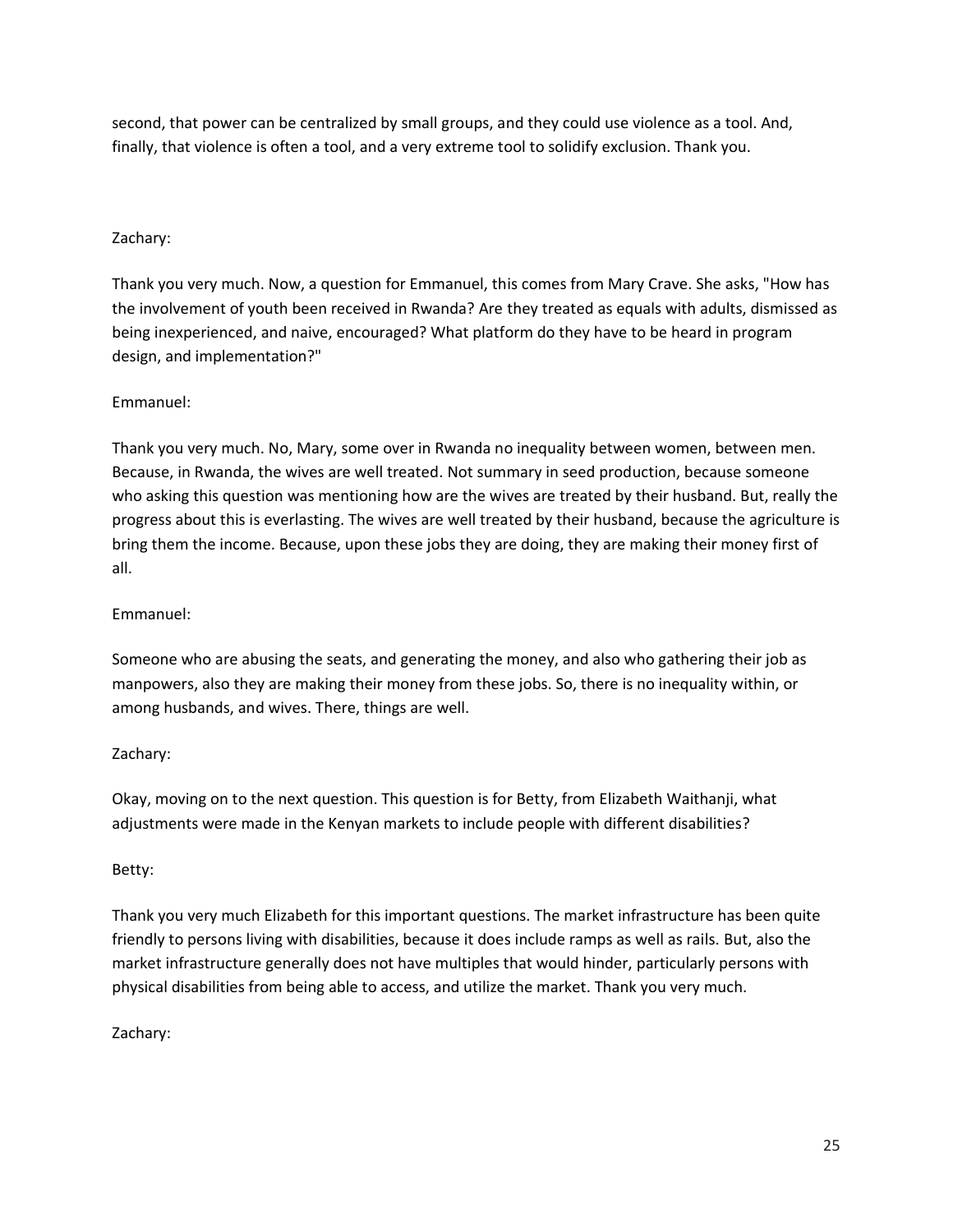Thank you, here's another question from Indra Klein. Throughout course of programs, and their implementation, was there any pushback? How were they addressed, and women for their motivated? This is for anyone, or maybe Manju first. Manju.

# Manju:

Yeah, of course. Yeah, the pushbacks usually can come from internal to the organization, and this can be a very vivid reality. When people who are manager projects aren't sufficiently convinced about being proactive for inclusion, or empowerment. Or, when the parts are not able to understand fully the [inaudible 01:16:08] core, or the benefits for inclusion, then there will be resistances.

#### Manju:

The best way would be engage with your partners, to engage with your team to internal advocacy, and communicate. I would say these are important. But, yes there will be resistances, not because people really want to say, "I don't like inclusion," but because people have not understood. People come from different backgrounds, so they are so much sector oriented, or background oriented, or discipline oriented.

# Manju:

So, you need to also be open to understand the push backs, where is it coming from, and what are the apprehensions. Sometimes, people are very much afraid of failures, of working with marginalized people. You need to provide a lot of support, and facilitation, and you have to do a lot of engagement, and collaboration around it, and it doesn't guarantee success. So, you have to have the ability to take the risk, and people are apprehensive. And, people keep on pushing it, they want to go to the lower hanging fruits. Thank you.

# Zachary:

Thank you, would anyone else from the panel like to add? No?

Gerson:

Yes, I would like to mention the... Sorry.

Zachary:

Go ahead.

Gerson: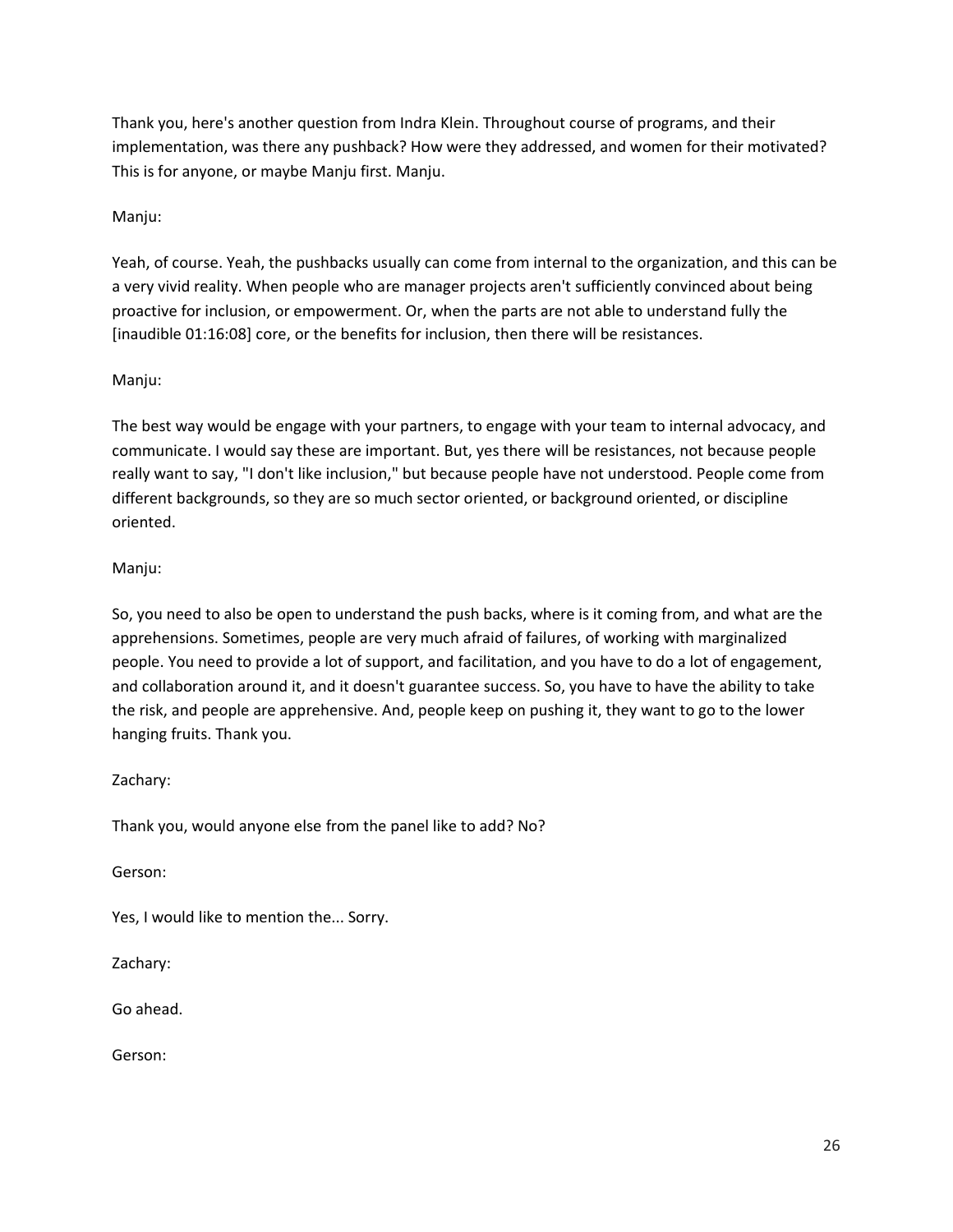Yeah, I just wanted to mention that one the activities that we are promoting under the [inaudible 01:17:56] future activities it's the new masculinity strategy. It's just a way to involve both men, and women into the same activities, so that both sides can get the knowledge of what we are doing. But, at the time they are getting more conscious that both sides can actually do those activities the same way. And, they can earn the same knowledge, and can have access to the same financial, or economic opportunities.

# Zachary:

Thank you very much. We have a question from Christopher Aji, are there problems with child labor in your country? If yes, how are you addressing it? This could be to maybe Maitreyi first, and then others could answer.

# Maitreyi:

On child labor, I mean, in terms of, I won't be able to answer specific to countries. But, in general, I think that this is something, it's certainly part of the ILO Convention that most countries have signed up to, which requires kids to be in school until a certain age. And, then after that they can go to work.

# Maitreyi:

It's a form of exclusion that keeps children out of school, but it is also a mechanism by which, especially for families, maximize family labor. In contexts, where schooling is not available, other kinds of livelihoods are not available. So, addressing child labor is a much more complex endeavor that requires both the existence of schools, but also the existence of livelihoods for families that then deploy the labor of their children. Over to you.

# Zachary:

Does anyone else on the panel have anything to add to that, on how they're approaching this challenge?

# Betty:

Let me just add also from Kenya that the issue child labor is very much a reality here, particularly because of the persistent poverty that we see among our people. And, because systems have failed in many, so that you have a high rate of dropout, and transition children who are not able to transition from the payment level onto the same level. Then, we lose a lot of children through that.

# Betty:

And, also because of the way of life, you find that many families like my fellow panelist mentioned relying on family labor, and so you find children being pulled out of school, or sometimes even a family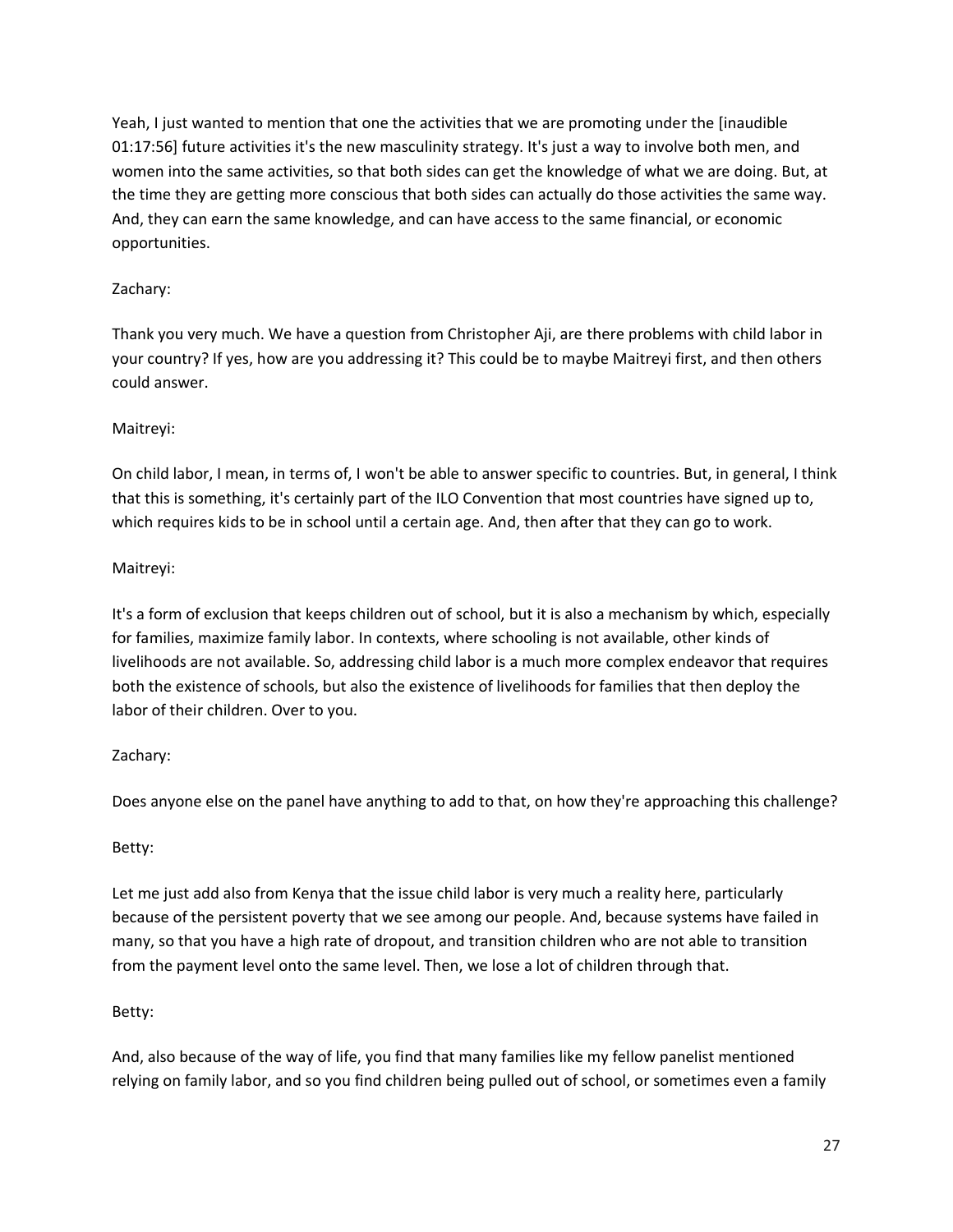has to make decisions. You'll find that a decision may be made for one, or the other child to be dropped out of school, and therefore they find themselves engaging in child labor.

# Betty:

In Kenya, we have been seeing a trend where we have a lot of young boys dropping out of school, and engaging in multiple activities, whether the agricultural activity, or pastoral activities, or also economic activities like engaging in the transport sector. And, so this continues to be a real challenge in our country. Of course, there are legal provisions that outlaw child labor, but then also you have the dynamics of poverty playing into all these.

# Betty:

We found in our gender analysis that even for young women are particularly vulnerable also, because if they're married off early then now, are you looking at them as a child, or are you looking at them as somebody's wife, and therefore they engaging in labor. So, all these dynamics begin to just complicate, and compound the issue of child labor. Thank you very much.

# Zachary:

Thank you. The question from the [inaudible 01:22:19] Lopez two Agnes, what recommendations are coming from the field to reduce the practice of giving young girls in marriage? Any data on the reduction of this practice?

# Agnes:

Sure, there are a number of very interesting interventions to help to reduce the age at marriage for young girls. The first one actually is something that doesn't need to be a specifically for small scale intervention. The most important one is to keep girls in school, because if you are able to keep girls in school that tends to reduce marriage age.

# Agnes:

And, some programs have been looking at things like conditional cash transfer programs to keep girls in school, that's quite common. Others would have a conditional asset transfer program. So, for example, giving goes to parents so that they keep the girls in school, at least until age 18. I think India just had one where there were cash transfers made to the girl's bank account as long as she stayed in school until she was 18. So, there are a number of programs which try to do this.

# Agnes: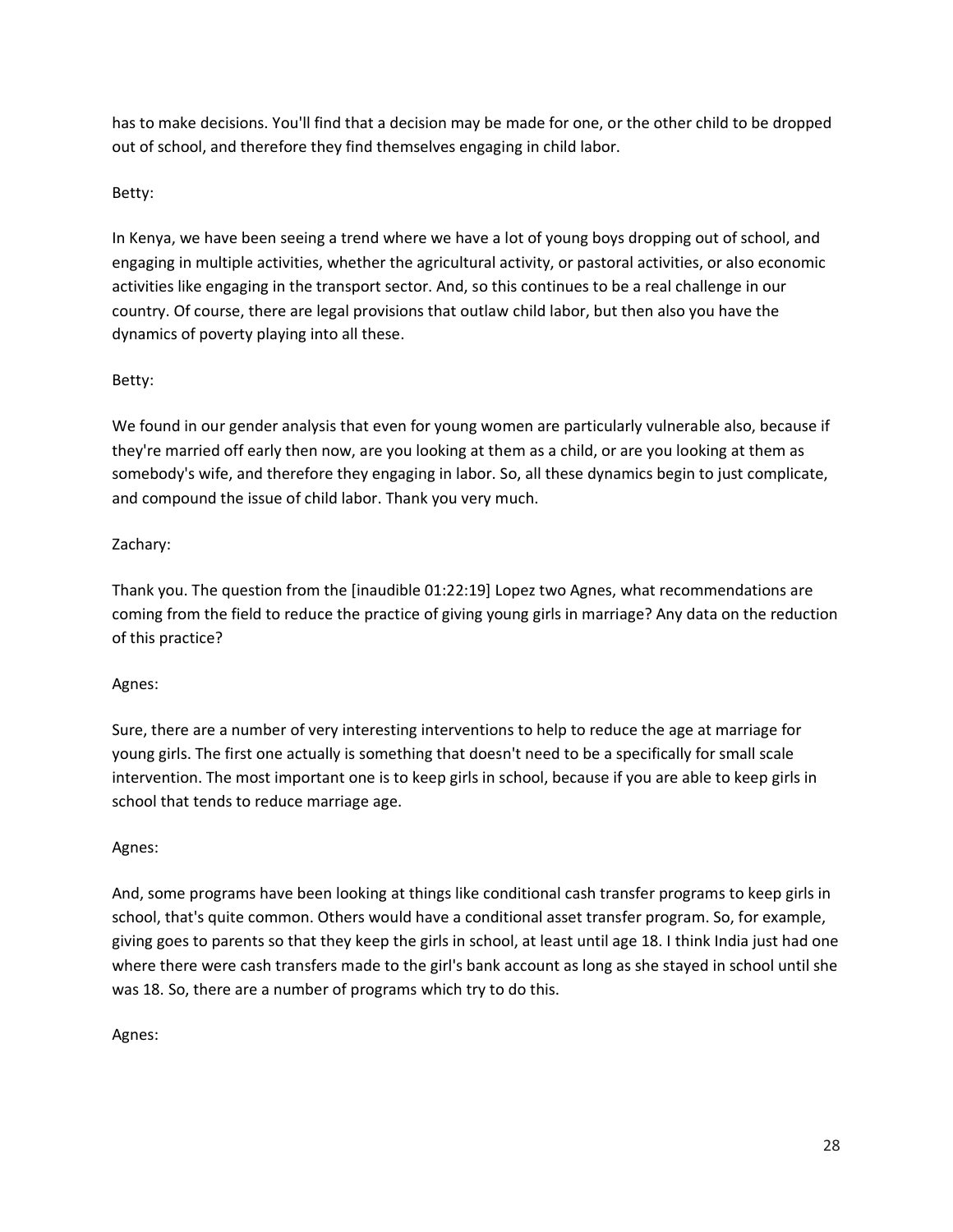Some of them are actually quite targeted to specific contexts where girls may face specific vulnerability. So, for example, giving adolescents safe spaces to gather so that they don't engage in risky sexual activity, and therefore run the risk of getting pregnant, and dropping out.

Zachary:

Okay, thank you. We're nearing the end of our webinar, so I would like to give the panelists, and our presenters an opportunity to give a few short remarks if they feel the desire to, based on the presentations, and Q&As of that they've experienced over the course of this webinar.

Agnes:

Can I start? This is Agnes.

Zachary:

Sure, go ahead. Yes.

Agnes:

I just wanted to say that I was really inspired, and enriched by all the presentations from the field. Because, I'm a researcher, and researchers try to find out what works, but we are not the ones who are actually implementing, and facing all the challenges on the ground. So, congratulations to our colleagues in the field, and I think that working together with evidence, data, and experience, we can help to have a more inclusive food system, and world in general. Thank you.

Zachary:

Thank you.

Maitreyi:

Can I just add to that, please?

Zachary:

Yes, please.

Maitreyi:

I also, in fact, Agnes said this ahead of me, but I really enjoyed the other analysts presentations. And, also the question, because what the questions did was to bring out the many ways in which exclusion plays out. And, each of the questions was so central to what the participants were personally grappling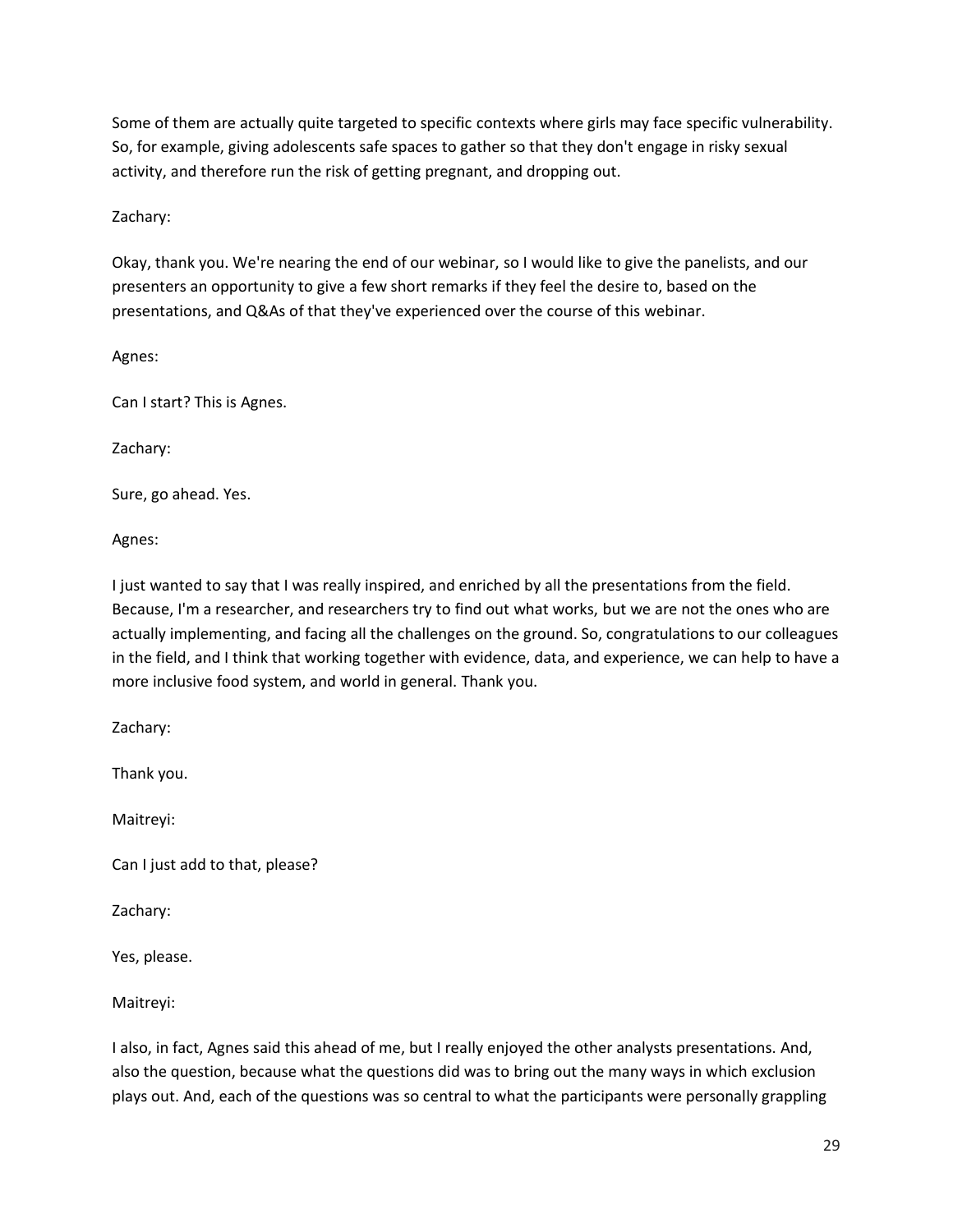within their work. So, having the exclusion is just so context specific that to be able to apply this frameworks that they did to actual real life issues, is extremely heartening. So, thank you very much for the opportunity.

Zachary:

Thank you. Any member of our panelists? Betty, would you have any closing comments?

Betty:

Yes, thank you very much to all who able to attend, and join us for this very enriching discussion. And, to my fellow panelists, thank you for all the knowledge that we brought forward. We thank you all for your great participation. I think we are much more inclusive with this presentation, very much.

Zachary:

Thank you. Manju?

Manju:

Yeah, thank you so much. Thank you everyone for your valuable time. I just wanted to say that inclusion is very much possible. The change of [inaudible 01:26:48] is very much possible. And, remember that gender norms can be changed first by the family, and for inclusion institution is the most important thing. So, setting the institutions right, and checking our own beliefs, and values, it has to start from there. I believe there will be always be positive pathways ahead for all of us. Thank you so much.

#### Zachary:

Thank you very much. Gerson, do you have any parting words for us? We might get back to him, I think he might have computer need issues. Emmanuel, are you still with us?

Emmanuel:

Yeah, I'm here.

Zachary:

Do you have any closing words for us?

Emmanuel: